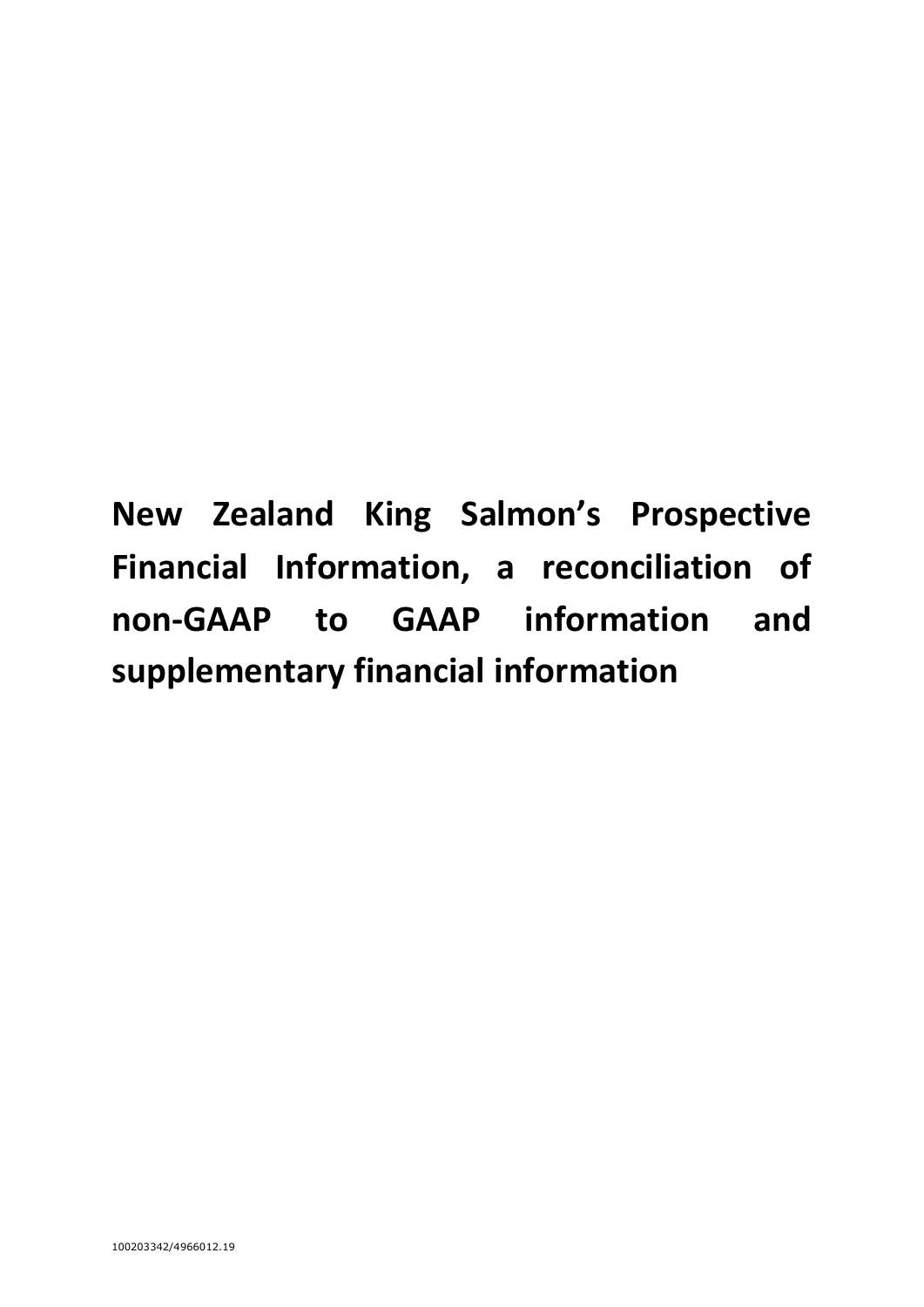# A. ABOUT THIS DOCUMENT

The information contained in this document should be read in conjunction with New Zealand King Salmon's Product Disclosure Statement dated 23 September 2016 ("the PDS") and other information presented on the Offer Register.

Capitalised terms in this document have the same meaning as the terms defined in the PDS.

This document contains the following information:

- A description of the pro forma adjustments included within the financial information in the PDS and this document.
- A reconciliation between the GAAP financial information and non-GAAP financial information presented in the Table of Selected Financial Information within Section 7 (New Zealand King Salmon's financial information) of the PDS.
- Prospective financial information for New Zealand King Salmon, including important assumptions that have been made in preparing that prospective financial information.

# B. PRO FORMA ADJUSTMENTS

### Introduction

The information contained in this section provides a description of the pro forma adjustments included within the pro forma information in the PDS and this document.

The pro forma information has been derived from the statutory historical financial information, adjusted for structural changes and non-recurring or infrequent adjustments. We believe these adjustments allow investors to better compare trends in historical financial information and to better compare the historical financial information with the PFI. These adjustments are described below and fall into three broad categories:

- 1. Adjustments for non-recurring or infrequent items.
- 2. Timing adjustments (to better reallocate revenues or expenses to the year to which they relate).
- 3. Adjustments for structural changes to the business.

The pro forma adjustments explain the reconciling steps between the GAAP financial information and non-GAAP financial information presented in the Table of Selected Financial Information within Section 7 (New Zealand King Salmon's financial information) of the PDS.

The information contained in this section should be read in conjunction with the PDS, the other information contained in this Offer Register filing and other information presented on the Offer Register.

### Explanations of Pro forma Adjustments

The Table of Selected Financial Information within Section 7 (New Zealand King Salmon's financial information) of the PDS presents Pro Forma Operating EBITDA, both Net Profit After Tax and Pro Forma Operating NPAT and pro forma operating total debt. The reconciling steps are contained in Section D of this Offer Register filing. Explanations for the pro forma adjustments are provided below.

### Adjustments for non-recurring or infrequent items

### **Factors influencing Pro Forma EBITDA**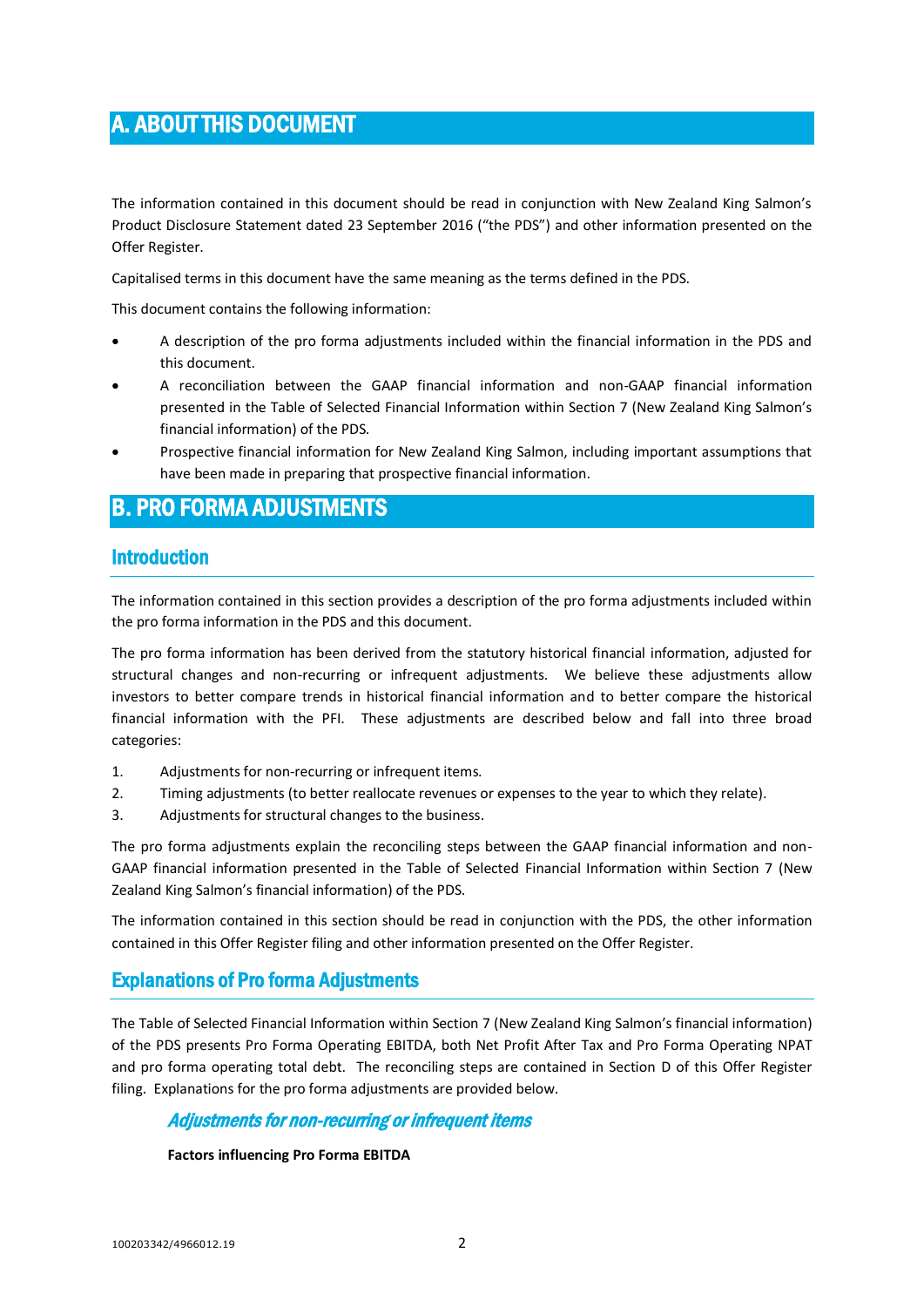- 1. **Waihinau / Forsyth mortality events.** Significant mortality events occurred at the Waihinau / Forsyth seafarm during FY2014 to FY2016, for which the Group received insurance proceeds under its livestock policy. The Waihinau / Forsyth seafarm has been fallowed, with key infrastructure moved to the Ngamahau site and, while the site will no longer be used as a full grow out seafarm, Waihinau is intended to be used in late FY2017F as a site during cooler months for the growth of smolt. Using the seafarm in this way is expected to avoid any future mortality events. Accordingly, the abnormal mortality costs at the Waihinau / Forsyth seafarm, net of insurance proceeds, have been adjusted.
- 2. **EPA cost write off.** In 2011 the Group commenced a process to seek new seawater space via the EPA Board of Inquiry process. This process was established by aquaculture enabling legislation passed in 2011 and allowed for the first new waterspace application by the Group in many years. The Group used this process in the belief it would be more expedient, lower cost and have a higher prospect of success than alternative processes. However, the Group applied for nine sites and after a lengthy and expensive process was initially granted consents for four new seafarms, for which the legal and other professional advisory costs associated with gaining the consents were capitalised. Given the protracted nature of the process and the costs involved, the Group would not favour using the EPA Board of Inquiry process again. Furthermore, after the consents were granted, they were subject to further review via two appeals. On final appeal, the Supreme Court overturned one of the consents and the capitalised value recorded against the overturned consent was written off. The Group believes this write down is a one-off and exceptional cost given the circumstances.
- 3. **Loss on sale of Ngamahau property.** The business purchased a property near the Ngamahau seafarm to assist with the EPA application. The property was sold when consents had been granted whereupon New Zealand King Salmon realised a loss. This is a one-off cost in relation to gaining the seafarm consents.
- 4. **Consent swap application expense write off.** All expenses relating to an ongoing initiative being progressed by the Government and the Marlborough District Council to swap all existing low flow seafarm consents to new sites with improved characteristics were written off in FY2016. The consent swap initiative has not been used before and, in the Group's view, is unlikely to be used in the future. Accordingly, these expenses are regarded as one off in nature and, while the process is progressing positively, there is insufficient certainty of outcome to meet the required test under NZ IAS 38- *Intangible Assets* for capitalisation of this expenditure. Our financial forecasts do not assume any benefit as a result of this process.
- 5. **Fair value gain in employee loans.** In FY2008 New Zealand King Salmon granted interest free loans to certain employees to fund the purchase of shares in New Zealand King Salmon. Between FY2008 and FY2010 an expense was recorded to acknowledge the interest free loan. The outstanding expense was reversed in May 2016. This gain relates to costs incurred prior to the historical review period and has been excluded.
- 6. **Offer costs.** Costs relating to the Offer that have been recorded as an expense during FY2016 and FY2017F are estimated at \$3.825m.

### **Factors influencing Pro Forma NPAT**

7. **Impairment of non-current assets.** Impairment of non-current assets has been excluded from the calculation of Pro Forma NPAT. These items mostly relate to a write off of the physical assets ascribed to the Crail Bay site (this write off reflects the economic reality, with this site having been fallowed and all infrastructure removed, this write off does not include the site licence), and impairments against assets taken following a review of all assets in June 2016 in anticipation of the Offer (this impairment charge has been reversed out in recognition of the nature of the review and likelihood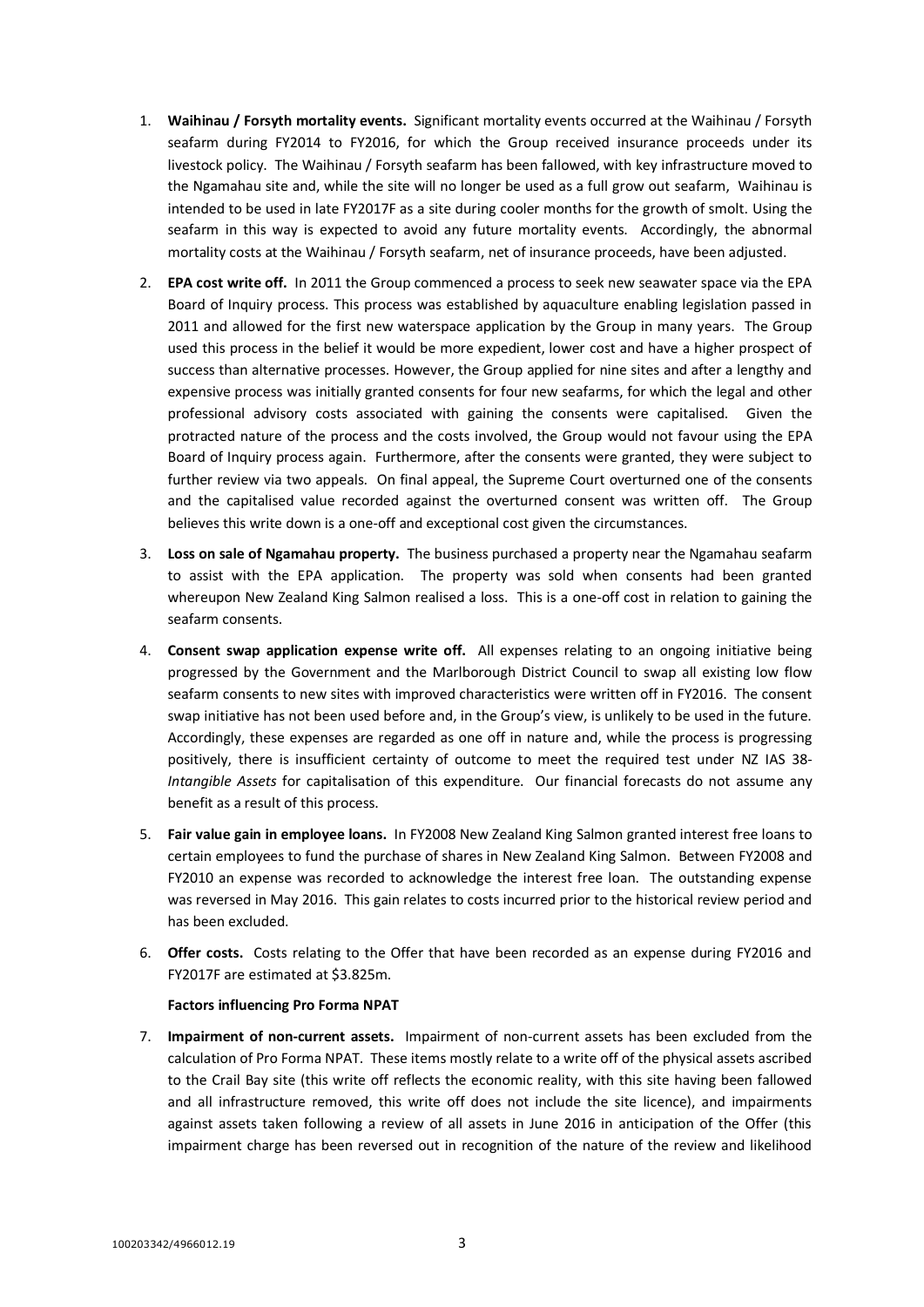that the impairments would have accrued over an extended period – rather than due to activities and operations in FY2016 only).

8. **Interest rate swap close out costs.** Excluding the cost of closing out interest rate swaps due to the repayment of bank debt through the Offer.

### Timing adjustments

- 9. **Timing adjustment of feed rebate.** Data gathered on feed and related fish performance highlighted issues with a feed formulation from one of our suppliers. In June 2015 an agreement was reached whereby \$913k of feed costs were rebated (and recognised as 'other income' in that year). This adjustment moves the recognition of the rebate to the period to which the original feed cost invoices were incurred (FY2014).
- 10. **Japanese Yen FX contract close out.** To assist with the significant investment requirements of the EPA seafarm consent process commencing in 2012, New Zealand King Salmon closed out 2.15b of JPY contracts with maturity dates through FY2017F realising an approximate \$10m gain recognised in the FY2013 Statement of Comprehensive Income. In the ordinary course of New Zealand King Salmon's business, however, FX contracts are held to, or near to, maturity and recognised in profit and loss at that point. The effect of closing out these contracts early was to decrease profits in FY2014 to FY2016. This pro forma adjustment restates revenues for foreign exchange gains that would have been recognised as 'revenue' in accordance with normal accounting rules had all contracts been held to maturity. A portion of the gains that would have been recognised as ineffective hedges has not been included in this normalisation. If New Zealand King Salmon had not closed out these contracts, alternative funding would likely have been sourced from the shareholders in the form of an increase in shareholder loans or a capital injection. The incremental funding costs associated with that would have been removed within Adjustment 12 below.
- 11. **Fire insurance claim.** During FY2014 a smokehouse flue caught fire damaging inventory and temporarily raising costs for the business. An insurance payment of \$515k was received in FY2016. This adjustment removes the insurance receipt from FY2016 and adds back that portion of the receipt that relates to additional expense incurred in FY2014.

### Adjustments for structural changes to the business

- 12. **Incremental listed company costs.** Corporate overheads as a listed company are larger than those of a private company. These additional costs have been estimated at \$700k and include items such as increased Director's Fees, NZX listing fees, ASX listing fees, fees associated with running a share registrar and preparing an annual report, company secretary and investor relations costs, and various other items. To better enable a comparison between historical and forecast financial results, historical results have been reduced as if those costs had been incurred.
- 13. **Listed company capital structure.** The Group's previous capital structure included a significant amount of shareholder loans that were converted to ordinary equity on 21 September 2016 or repaid prior to the Offer. This adjustment reverses out the interest cost associated with the shareholder loans (so as to present interest costs as if New Zealand King Salmon had only ever had external bank debt, and the shareholder loans had been ordinary equity).

# C. OPERATING FINANCIAL INFORMATION

New Zealand King Salmon has applied full provisions of NZ IFRS. A key element of this application is NZ IAS 41– *Agriculture* which requires biological assets to be measured at fair value less costs to sell and, in addition, NZ IAS 2–*Inventories* which requires the initial cost at harvest to be measured at fair value less costs to sell.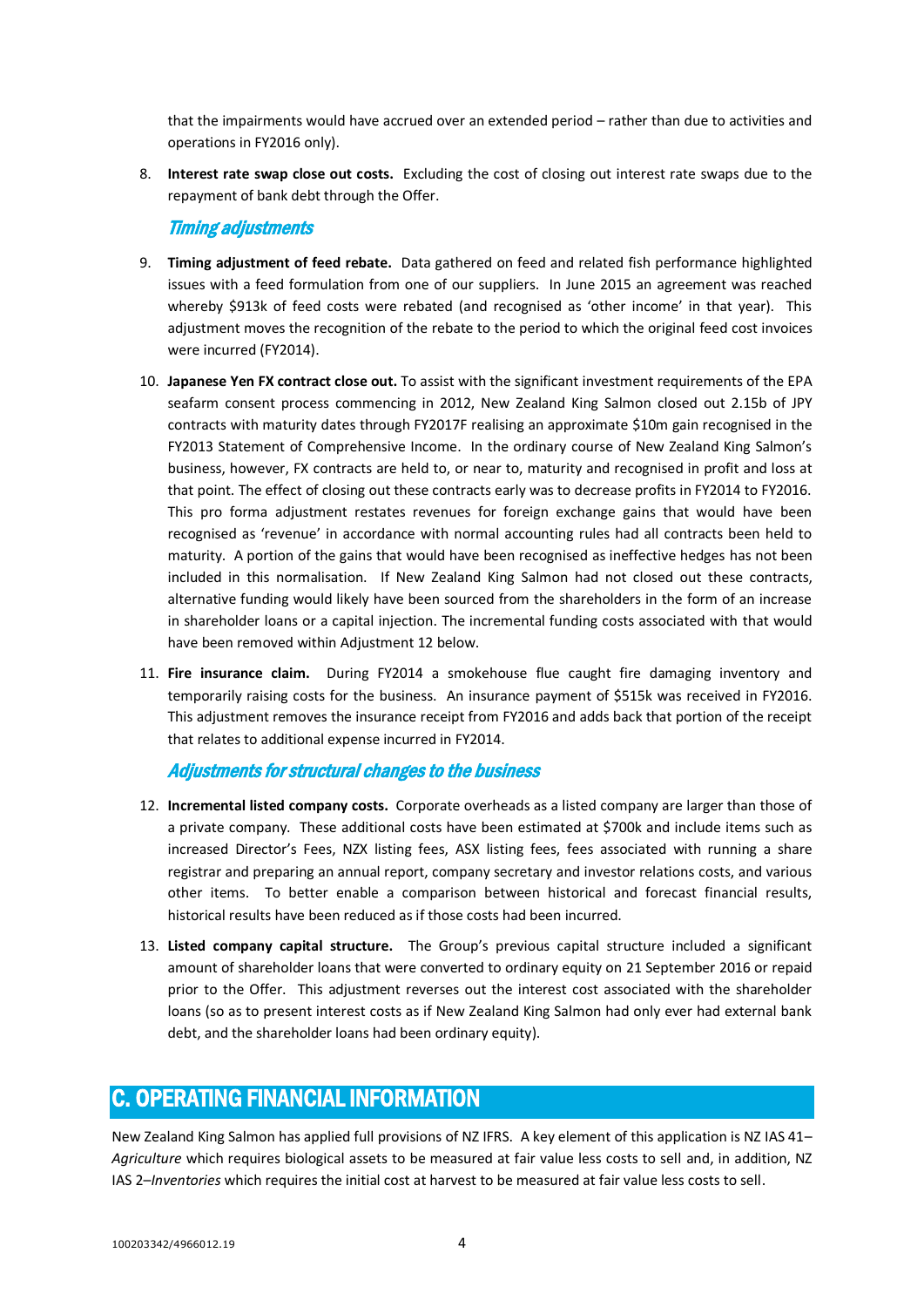As these standards result in non-cash gains or losses (during the Prospective Period gains are anticipated), we have restated the Pro Forma Consolidated Statement of Comprehensive Income to remove these fair value gains. We believe that the resulting Operating Financial Information provides investors with useful information that enables them to compare the operation of the business across time periods. We plan to report in this manner in the future, which is generally consistent with other international listed salmon companies. Pro Forma Operating NPAT is also the basis of our proposed dividend policy.

No adjustment is required to FY2014 for fair value adjustments as the reported results for this period were prepared under differential reporting requirements and therefore did not include the recognition of biological assets (or the initial cost of inventory) at fair value less costs to sell. As New Zealand King Salmon has applied the full provisions of NZ IFRS to FY2016, FY2015 financial information included in this document is restated to reflect the application of full NZ IFRS (including NZ IAS 41-*Agriculture* and NZ IAS 2-*Inventory*) as included in the FY2016 audited financial statements.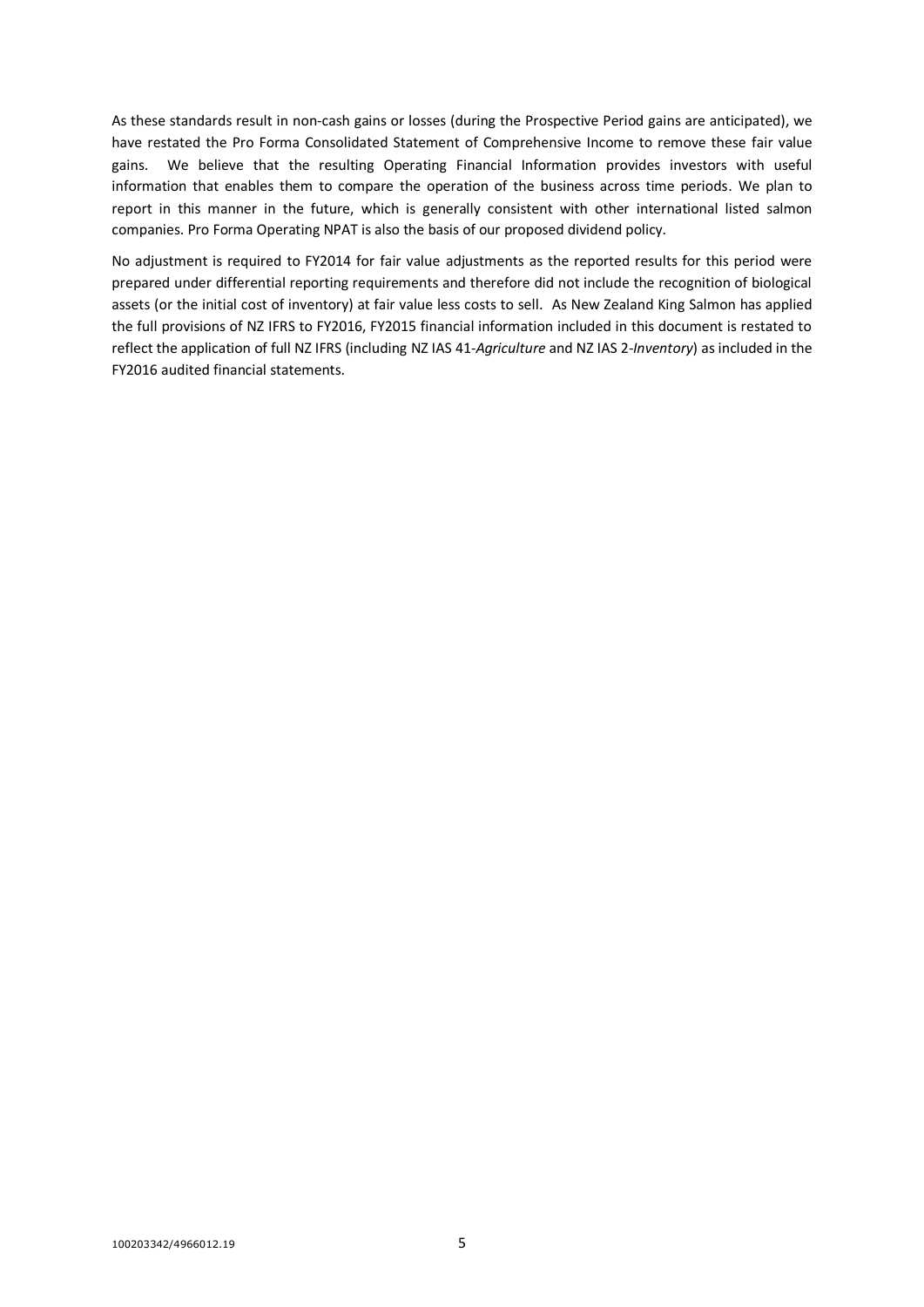# D. RECONCILIATION OF NON-GAAP TO GAAP INFORMATION

|                                  |                   | Non-recurring or<br>infrequent items |                 |           | Timing adjustments   |           | Structural changes             |                   |                       |
|----------------------------------|-------------------|--------------------------------------|-----------------|-----------|----------------------|-----------|--------------------------------|-------------------|-----------------------|
|                                  |                   |                                      |                 |           |                      |           |                                |                   |                       |
| <b>FY2014</b>                    | Statutory         | Waihinau/<br><b>Forsyth</b>          |                 | Fire      | Timing<br>adjustment | Yen FX    | Japanese Incremental<br>listed | Listed<br>company | Pro Forma             |
|                                  | Financial         | Mortality                            | <b>EPA Cost</b> | Insurance | of feed              | Contract  | company                        | capital           | Historical            |
| <b>NZD 000s</b>                  | <b>Statements</b> | events                               | Write Off       | claim     | rebate               | Close Out | costs                          |                   | structure Information |
|                                  |                   |                                      |                 |           |                      |           |                                |                   |                       |
| Sale of goods                    | 95,064            |                                      |                 |           |                      | 2,670     |                                |                   | 97,734                |
| Cost of goods sold               | (69, 197)         |                                      |                 | 464       |                      |           |                                |                   | (68, 733)             |
| <b>Gross Profit</b>              | 25,867            |                                      |                 | 464       |                      | 2,670     |                                |                   | 29,001                |
| Other operating income           | 945               | (518)                                |                 |           | 913                  |           |                                |                   | 1,340                 |
| Distribution expenses            | (8, 129)          |                                      |                 |           |                      |           |                                |                   | (8, 129)              |
| Administrative expenses          | (14, 750)         |                                      |                 |           |                      |           | (700)                          |                   | (15, 450)             |
| Other expenses                   | (2, 313)          | 1,112                                | 1,160           |           |                      |           |                                |                   | (41)                  |
| <b>EBIT</b>                      | 1,620             | 594                                  | 1,160           | 464       | 913                  | 2,670     | (700)                          |                   | 6,721                 |
|                                  |                   |                                      |                 |           |                      |           |                                |                   |                       |
| Financial income                 | 211               |                                      |                 |           |                      |           |                                |                   | 211                   |
| Financing costs                  | (3,009)           |                                      |                 |           |                      |           |                                | 1,263             | (1,746)               |
| Net financing cost               | (2,798)           |                                      |                 |           |                      |           |                                | 1,263             | (1, 535)              |
| Profit/(loss) before Tax         | (1, 178)          | 594                                  | 1,160           | 464       | 913                  | 2,670     | (700)                          | 1,263             | 5,186                 |
| Income tax expense               | (352)             | (166)                                | (325)           | (130)     | (256)                | (748)     | 196                            | (354)             | (2, 134)              |
| Net Profit/(loss) for the period | (1, 530)          | 428                                  | 835             | 334       | 657                  | 1,922     | (504)                          | 910               | 3,052                 |
| EBIT                             | 1,620             | 594                                  | 1,160           | 464       | 913                  | 2,670     | (700)                          |                   | 6,721                 |
| Depreciation and amortisation    | 3,592             |                                      |                 |           |                      |           |                                |                   | 3,592                 |
| <b>EBITDA</b>                    | 5,212             | 594                                  | 1,160           | 464       | 913                  | 2,670     | (700)                          |                   | 10,313                |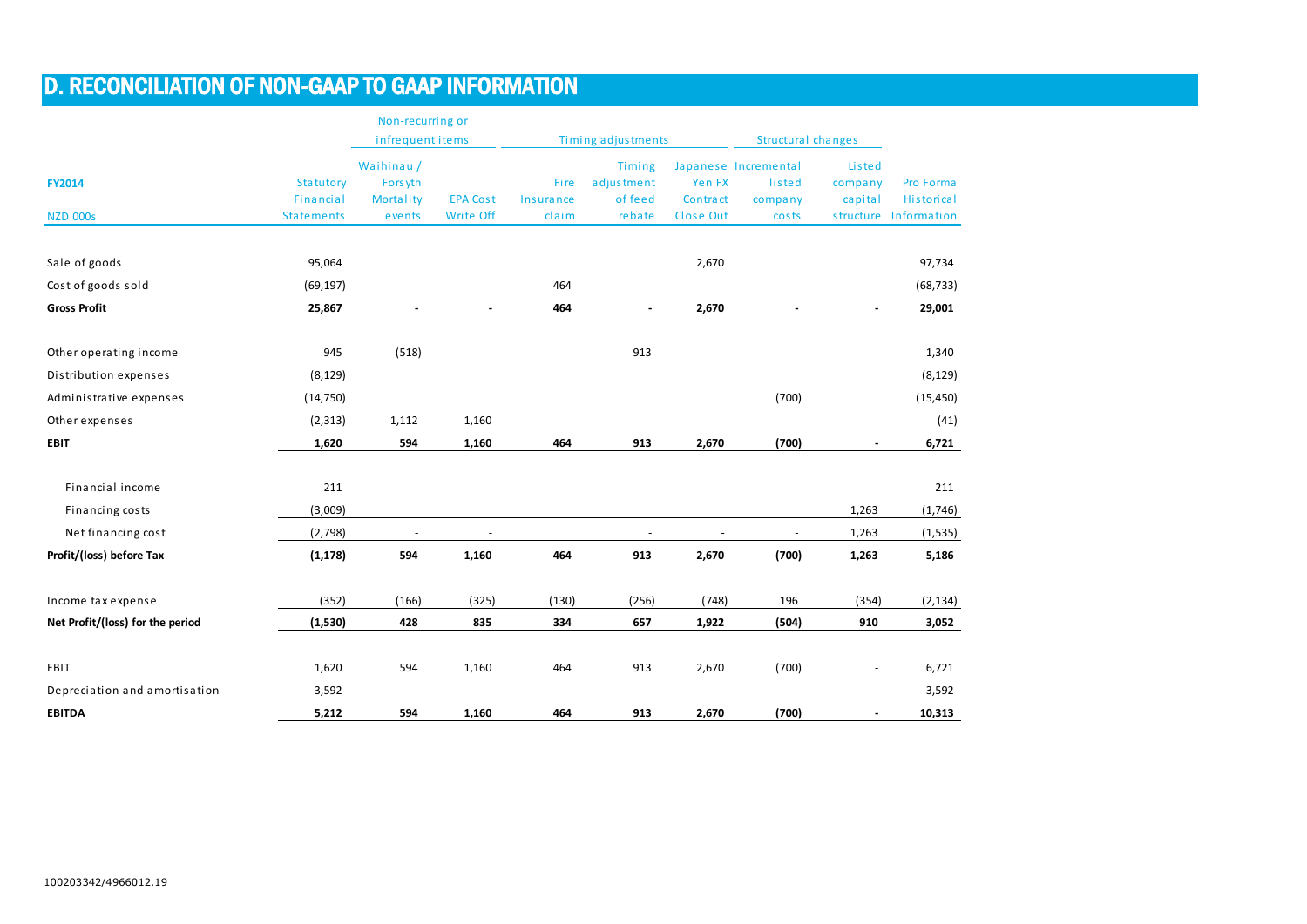|                                                          |                                |                      |           | Non-recurring or infrequent items |                      | <b>Timing adjustments</b> |                       | Structural changes    |                      |            |                                                     |                          |
|----------------------------------------------------------|--------------------------------|----------------------|-----------|-----------------------------------|----------------------|---------------------------|-----------------------|-----------------------|----------------------|------------|-----------------------------------------------------|--------------------------|
| <b>FY2015 (Restated)</b>                                 | Statutory                      | Waihinau/<br>Forsyth |           | Loss on sale                      |                      | Timing<br>adjustment      | Japanese<br>Yen FX    | Incremental<br>listed | Listed<br>company    | Pro Forma  |                                                     | Pro Forma<br>Operating   |
| <b>NZD 000s</b>                                          | Financial<br><b>Statements</b> | Mortality<br>events  | Write Off | <b>EPA Cost of Ngamahau</b>       | Property Impairments | of feed<br>rebate         | Contract<br>Close Out | company<br>costs      | capital<br>structure | Historical | <b>Fair Value</b><br><b>Information Adjustments</b> | Financial<br>Information |
|                                                          |                                |                      |           |                                   |                      |                           |                       |                       |                      |            |                                                     |                          |
| Revenue                                                  | 98,288                         |                      |           |                                   |                      |                           | 2,104                 |                       |                      | 100,392    |                                                     | 100,392                  |
| Cost of goods sold                                       | (93, 682)                      |                      |           |                                   |                      |                           |                       |                       |                      | (93, 682)  | 27,949                                              | (65, 733)                |
| Fair value gain / (loss) on biological<br>transformation | 29,539                         |                      |           |                                   |                      |                           |                       |                       |                      | 29,539     | (29, 539)                                           |                          |
| Freight costs to market                                  | (8, 814)                       |                      |           |                                   |                      |                           |                       |                       |                      | (8, 814)   |                                                     | (8, 814)                 |
| <b>Gross Profit</b>                                      | 25,331                         |                      |           |                                   |                      |                           | 2,104                 |                       |                      | 27,435     | (1,590)                                             | 25,845                   |
| Other operating income                                   | 3,792                          | (1,829)              |           |                                   |                      | (913)                     |                       |                       |                      | 1,050      |                                                     | 1,050                    |
| Overheads                                                |                                |                      |           |                                   |                      |                           |                       |                       |                      |            |                                                     |                          |
| Sales, marketing and advertising                         | (5,805)                        |                      |           |                                   |                      |                           |                       |                       |                      | (5,805)    |                                                     | (5,805)                  |
| Distribution overheads                                   | (1,758)                        |                      |           |                                   |                      |                           |                       |                       |                      | (1,758)    |                                                     | (1,758)                  |
| Corporate expenses                                       | (5,215)                        |                      |           |                                   |                      |                           |                       | (700)                 |                      | (5, 915)   |                                                     | (5, 915)                 |
| Other expenses                                           | (3,961)                        | 2,917                | 36        | 465                               |                      |                           |                       |                       |                      | (543)      |                                                     | (543)                    |
| <b>EBITDA</b>                                            | 12,384                         | 1,088                | 36        | 465                               | $\blacksquare$       | (913)                     | 2,104                 | (700)                 |                      | 14,464     | (1,590)                                             | 12,874                   |
| Depreciation and amortisation                            | (4,049)                        |                      |           |                                   |                      |                           |                       |                       |                      | (4,049)    |                                                     | (4,049)                  |
| Impairment of non-current assets                         | (200)                          |                      |           |                                   | 200                  |                           |                       |                       |                      |            |                                                     |                          |
| <b>EBIT</b>                                              | 8,135                          | 1,088                | 36        | 465                               | 200                  | (913)                     | 2,104                 | (700)                 | $\overline{a}$       | 10,415     | (1,590)                                             | 8,825                    |
| Finance income                                           | 132                            |                      |           |                                   |                      |                           |                       |                       |                      | 132        |                                                     | 132                      |
| Finance costs                                            | (1,654)                        |                      |           |                                   |                      |                           |                       |                       | 105                  | (1, 549)   |                                                     | (1, 549)                 |
| Net finance costs                                        | (1, 522)                       |                      |           |                                   |                      |                           |                       |                       | 105                  | (1, 417)   |                                                     | (1, 417)                 |
| Profit / (loss) before Tax                               | 6,613                          | 1,088                | 36        | 465                               | 200                  | (913)                     | 2,104                 | (700)                 | 105                  | 8,998      | (1, 590)                                            | 7,408                    |
| Income tax (expense) / credit                            | (354)                          | (305)                | (10)      | (130)                             | (56)                 | 256                       | (589)                 | 196                   | (29)                 | (1,022)    | 445                                                 | (577)                    |
| Net Profit / (loss) for the Year                         | 6,259                          | 783                  | 26        | 335                               | 144                  | (657)                     | 1,515                 | (504)                 | 76                   | 7,976      | (1, 145)                                            | 6,831                    |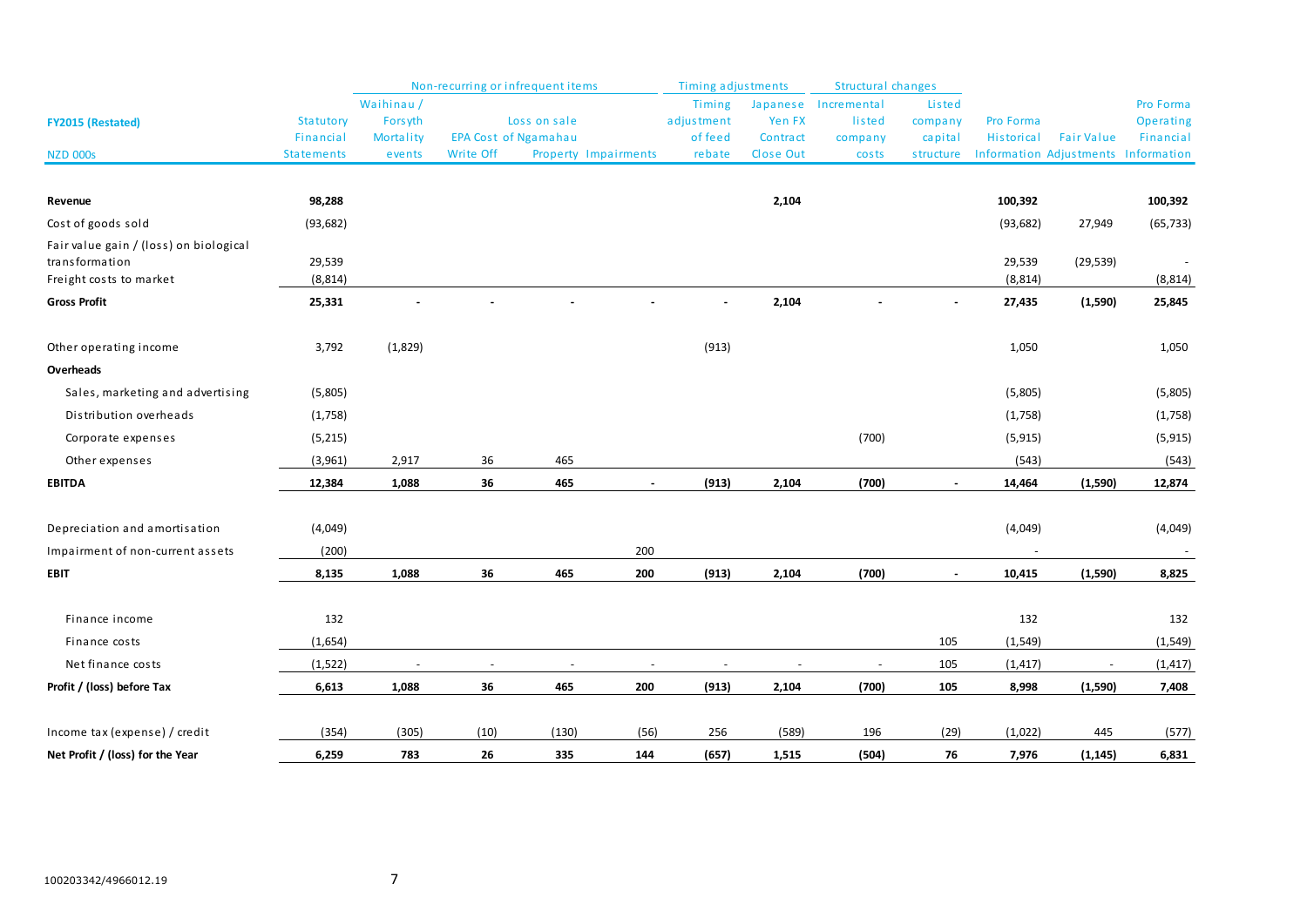|                                           |                        | Non-recurring or infrequent items     |                                          |                                   |                   | Timing adjustments |                                           | Structural changes           |                         |                         |                                     |
|-------------------------------------------|------------------------|---------------------------------------|------------------------------------------|-----------------------------------|-------------------|--------------------|-------------------------------------------|------------------------------|-------------------------|-------------------------|-------------------------------------|
| <b>FY2016</b>                             | Statutory<br>Financial | Consent<br><b>Swap</b><br>Application | <b>Fair Value</b><br>Gain in<br>Employee |                                   | Fire<br>Insurance | Yen FX<br>Contract | Japanese Incremental<br>listed<br>company | Listed<br>company<br>capital | Pro Forma<br>Historical | <b>Fair Value</b>       | Pro Forma<br>Operating<br>Financial |
| <b>NZD 000s</b>                           | <b>Statements</b>      | <b>Expense</b>                        | Loans                                    | Offer costs Impairments           | claim             | Close Out          | costs                                     | structure                    |                         | Information Adjustments | Information                         |
|                                           |                        |                                       |                                          |                                   |                   |                    |                                           |                              |                         |                         |                                     |
| Revenue                                   | 114,060                |                                       |                                          |                                   |                   | 2,091              |                                           |                              | 116,151                 |                         | 116,151                             |
| Cost of goods sold                        | (104, 883)             |                                       |                                          |                                   |                   |                    |                                           |                              | (104, 883)              | 30,509                  | (74, 374)                           |
| Fair value gain / (loss) on biological    |                        |                                       |                                          |                                   |                   |                    |                                           |                              |                         |                         |                                     |
| transformation<br>Freight costs to market | 30,223<br>(10, 134)    |                                       |                                          |                                   |                   |                    |                                           |                              | 30,223<br>(10, 134)     | (30, 223)<br>$\sim$     | (10, 134)                           |
| <b>Gross Profit</b>                       | 29,266                 |                                       |                                          |                                   |                   | 2,091              |                                           |                              |                         | 286                     | 31,643                              |
|                                           |                        |                                       |                                          |                                   |                   |                    |                                           |                              | 31,357                  |                         |                                     |
| Other operating income                    | 1,281                  |                                       |                                          |                                   | (515)             |                    |                                           |                              | 766                     |                         | 766                                 |
| Overheads                                 |                        |                                       |                                          |                                   |                   |                    |                                           |                              |                         |                         |                                     |
| Sales, marketing and advertising          | (6, 815)               |                                       |                                          |                                   |                   |                    |                                           |                              | (6, 815)                |                         | (6, 815)                            |
| Distribution overheads                    | (2,041)                |                                       |                                          |                                   |                   |                    |                                           |                              | (2,041)                 |                         | (2,041)                             |
| Corporate expenses                        | (6,062)                | 374                                   | (203)                                    |                                   |                   |                    | (700)                                     |                              | (6, 591)                |                         | (6, 591)                            |
| Other expenses                            | (1, 813)               |                                       |                                          | 841                               |                   |                    |                                           |                              | (972)                   |                         | (972)                               |
| <b>EBITDA</b>                             | 13,816                 | 374                                   | (203)                                    | 841<br>$\blacksquare$             | (515)             | 2,091              | (700)                                     |                              | 15,704                  | 286                     | 15,990                              |
|                                           |                        |                                       |                                          |                                   |                   |                    |                                           |                              |                         |                         |                                     |
| Depreciation and amortisation             | (4, 244)               |                                       |                                          |                                   |                   |                    |                                           |                              | (4, 244)                |                         | (4, 244)                            |
| Impairment of non-current assets          | (1,037)                |                                       |                                          | 1,037                             |                   |                    |                                           |                              |                         |                         |                                     |
| <b>EBIT</b>                               | 8,535                  | 374                                   | (203)                                    | 841<br>1,037                      | (515)             | 2,091              | (700)                                     | $\blacksquare$               | 11,460                  | 286                     | 11,746                              |
| Finance income                            | 65                     |                                       |                                          |                                   |                   |                    |                                           |                              | 65                      |                         | 65                                  |
|                                           |                        |                                       |                                          |                                   |                   |                    |                                           |                              |                         |                         |                                     |
| Finance costs                             | (5,215)                |                                       |                                          |                                   |                   |                    |                                           | 3,780                        | (1, 435)                |                         | (1, 435)                            |
| Net finance costs                         | (5, 150)               |                                       |                                          |                                   |                   |                    |                                           | 3,780                        | (1, 370)                |                         | (1, 370)                            |
| Profit / (loss) before Tax                | 3,385                  | 374                                   | (203)                                    | 841<br>1,037                      | (515)             | 2,091              | (700)                                     | 3,780                        | 10,090                  | 286                     | 10,376                              |
| Income tax (expense) / credit             | (792)                  | (105)                                 | 57                                       | (290)<br>$\overline{\phantom{a}}$ | 144               | (585)              | 196                                       | (1,058)                      | (2, 434)                | (80)                    | (2,514)                             |
| Net Profit / (loss) for the Year          | 2,593                  | 269                                   | (146)                                    | 841<br>747                        | (371)             | 1,506              | (504)                                     | 2,722                        | 7,656                   | 206                     | 7,862                               |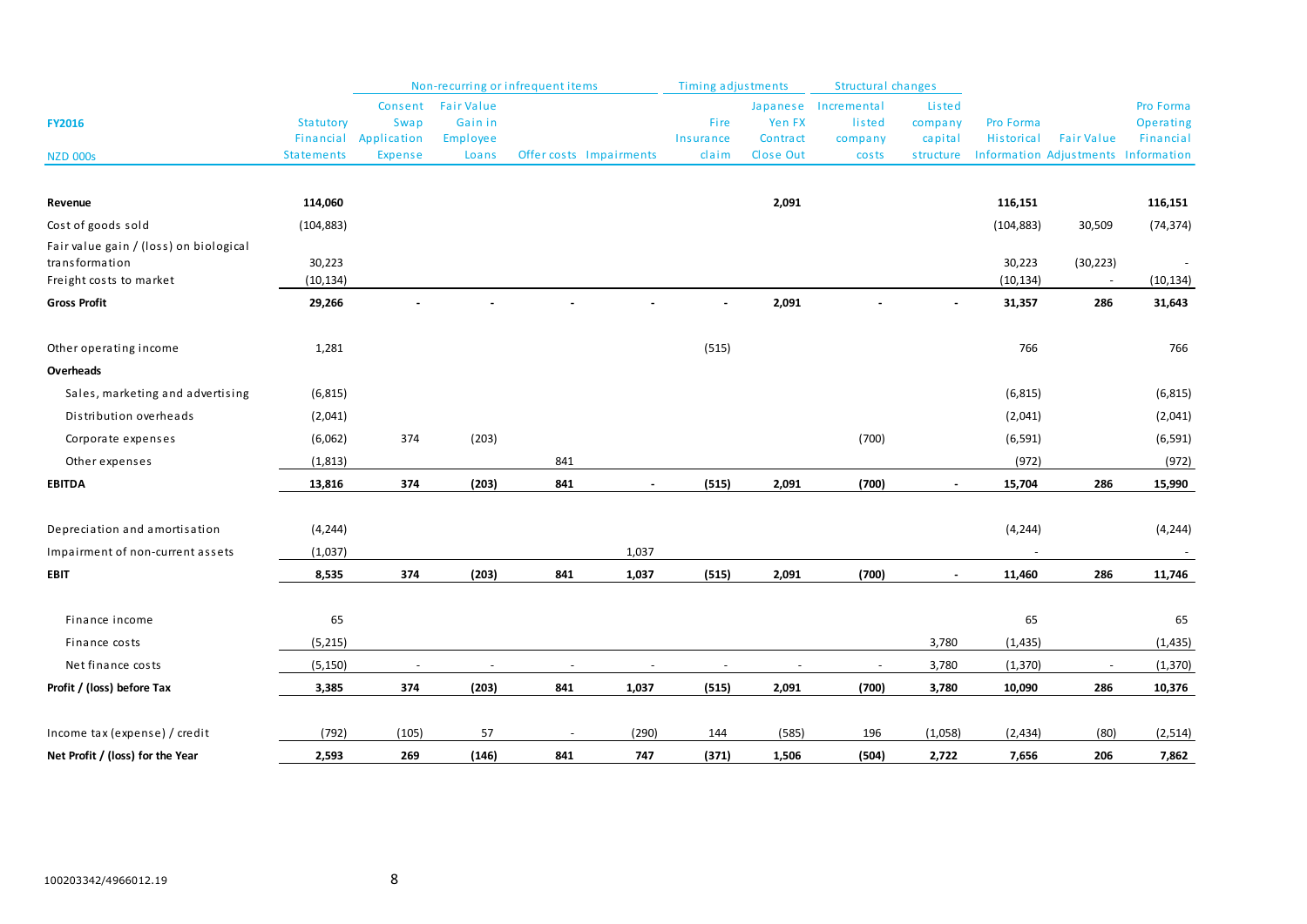|                                                          |            | Non-recurring or      |          |                   |                         |           |
|----------------------------------------------------------|------------|-----------------------|----------|-------------------|-------------------------|-----------|
|                                                          |            | infrequent items      |          |                   |                         |           |
|                                                          |            |                       | Interest |                   |                         | Pro Forma |
| <b>FY2017F</b>                                           | Statutory  | <b>IPO</b>            | Swap     | Pro Forma         |                         | Operating |
|                                                          |            | Financial Transaction | Closeout | <b>Historical</b> | <b>Fair Value</b>       | Financial |
| <b>NZD 000s</b>                                          | Statements | Costs                 | costs    | Information       | Adjustments Information |           |
| Revenue                                                  | 130,079    |                       |          | 130,079           |                         | 130,079   |
| Cost of goods sold                                       | (117, 803) |                       |          | (117, 803)        | 36,438                  | (81, 365) |
| Fair value gain / (loss) on biological<br>transformation | 41,342     |                       |          | 41,342            |                         |           |
| Freight costs to market                                  | (12,040)   |                       |          | (12,040)          | (41, 342)               | (12,040)  |
| <b>Gross Profit</b>                                      | 41,578     |                       |          | 41,578            | (4,904)                 | 36,674    |
|                                                          |            |                       |          |                   |                         |           |
| Overheads                                                |            |                       |          |                   |                         |           |
| Sales, marketing and advertising                         | (8,838)    |                       |          | (8,838)           |                         | (8,838)   |
| Distribution overheads                                   | (1,893)    |                       |          | (1,893)           |                         | (1,893)   |
| Corporate expenses                                       | (6, 764)   |                       |          | (6, 764)          |                         | (6, 764)  |
| Offer costs                                              | (2,984)    | 2,984                 |          |                   |                         |           |
| <b>EBITDA</b>                                            | 21,099     | 2,984                 |          | 24,083            | (4,904)                 | 19,179    |
| Depreciation and amortisation                            | (4, 776)   |                       |          | (4, 776)          |                         | (4, 776)  |
| <b>EBIT</b>                                              | 16,323     | 2,984                 |          | 19,307            | (4,904)                 | 14,403    |
|                                                          |            |                       |          |                   |                         |           |
| Finance income                                           | 377        |                       |          | 377               |                         | 377       |
| Finance costs                                            | (1, 441)   |                       | 651      | (790)             |                         | (790)     |
| Net finance costs                                        | (1,064)    |                       | 651      | (413)             |                         | (413)     |
| Profit / (loss) before Tax                               | 15,259     | 2,984                 | 651      | 18,894            | (4,904)                 | 13,990    |
| Income tax (expense) / credit                            | (5, 136)   |                       | (182)    | (5,318)           | 1,373                   | (3, 945)  |
| Net Profit / (loss) for the Year                         | 10,123     | 2,984                 | 469      | 13,576            | (3,531)                 | 10,045    |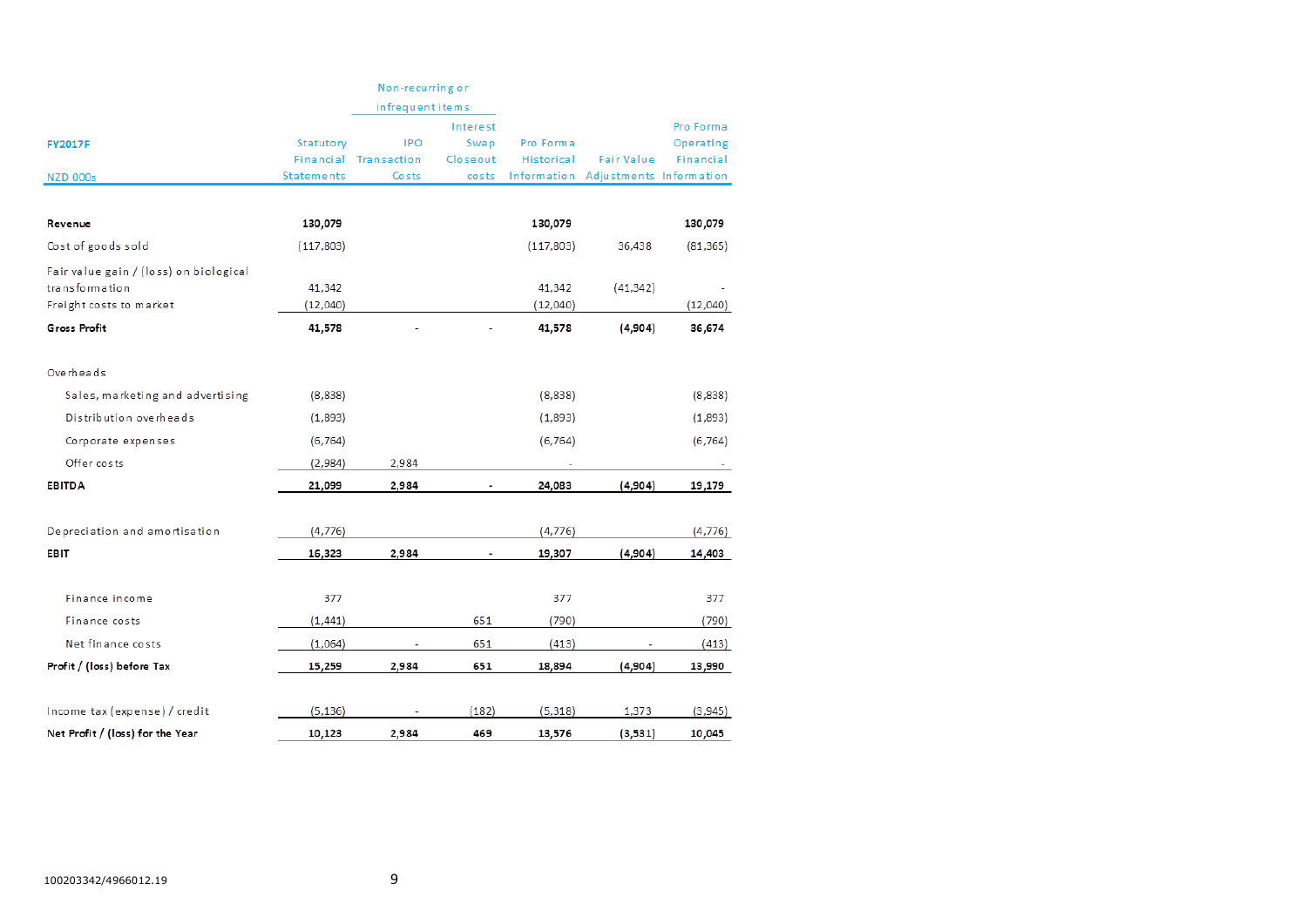|                                        |            |                                    | Pro Forma |
|----------------------------------------|------------|------------------------------------|-----------|
| <b>FY2018F</b>                         | Statutory  |                                    | Operating |
|                                        | Financial  | <b>Fair Value</b>                  | Financial |
| <b>NZD 000s</b>                        |            | Statements Adjustments Information |           |
|                                        |            |                                    |           |
| Revenue                                | 143,610    |                                    | 143,610   |
| Cost of goods sold                     | (122, 771) | 33,847                             | (88, 924) |
| Fair value gain / (loss) on biological |            |                                    |           |
| transformation                         | 37,589     | (37,589)                           |           |
| Freight costs to market                | (13, 610)  |                                    | (13,610)  |
| <b>Gross Profit</b>                    | 44,818     | (3,742)                            | 41,076    |
| Overheads                              |            |                                    |           |
| Sales, marketing and advertising       | (9,600)    |                                    | (9,600)   |
| Distribution overheads                 | (2,041)    |                                    | (2,041)   |
| Corporate expenses                     | (7,081)    |                                    | (7,081)   |
| <b>EBITDA</b>                          | 26,096     | (3,742)                            | 22,354    |
| Depreciation and amortisation          | (5,928)    |                                    | (5,928)   |
|                                        |            |                                    |           |
| <b>EBIT</b>                            | 20,168     | (3,742)                            | 16,426    |
| Finance income                         | 312        |                                    | 312       |
| Finance costs                          | (790)      |                                    | (790)     |
| Net finance costs                      | (478)      |                                    | (478)     |
| Profit / (loss) before Tax             | 19,690     | (3,742)                            | 15,948    |
|                                        |            |                                    |           |
| Income tax (expense) / credit          | (5, 541)   | 1,048                              | (4,493)   |
| Net Profit / (loss) for the Year       | 14,149     | (2,694)                            | 11,455    |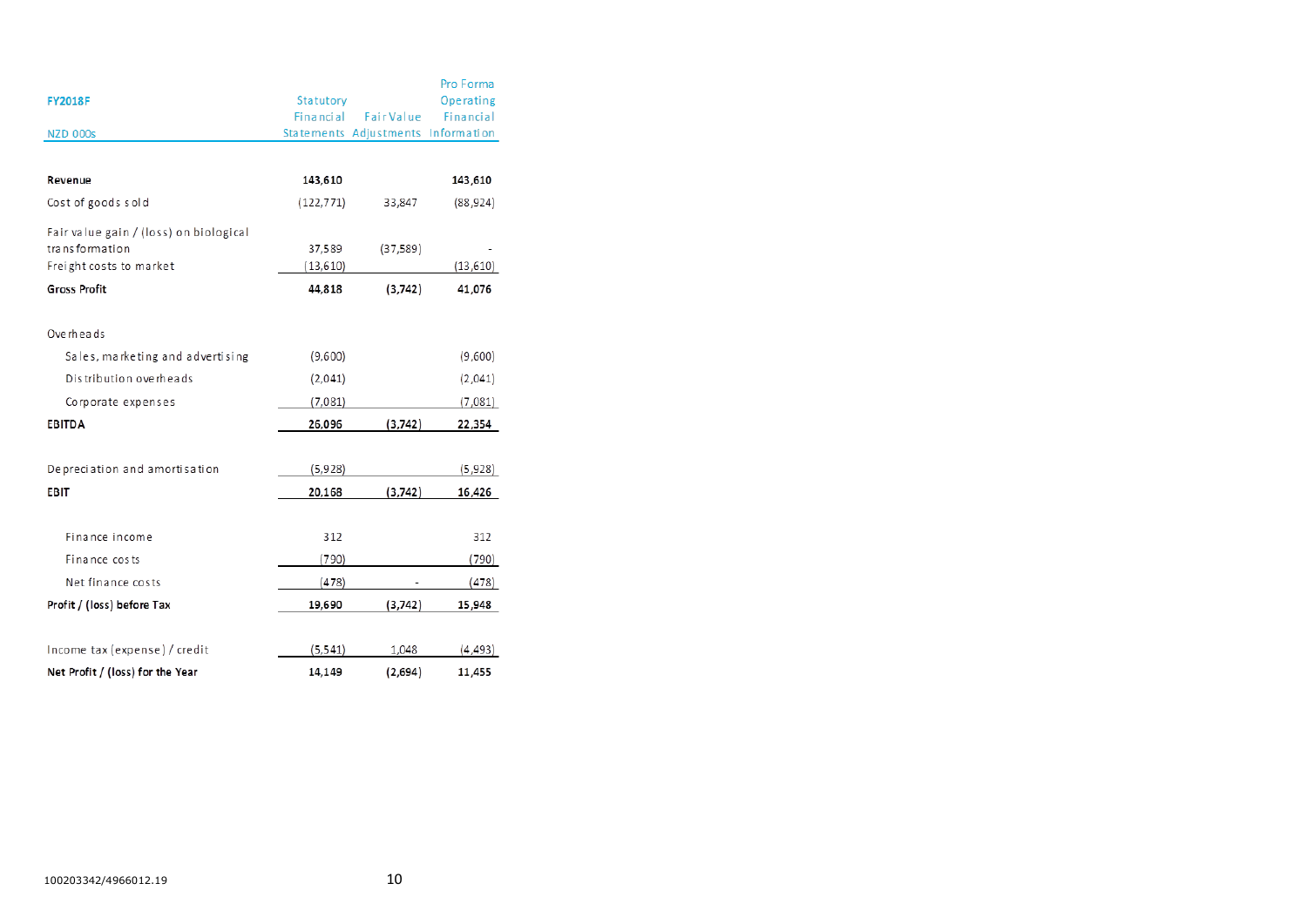# Pro forma operating total debt

Pro forma operating total debt represents the closing balance of all bank debt and finance leases. It does not include shareholder loans which have been converted into ordinary shares or repaid prior to the Offer.

| <b>NZD 000s</b>                  | FY2014   | <b>FY2015</b> | <b>FY2016</b> | <b>FY2017F</b>           | <b>FY2018F</b> |
|----------------------------------|----------|---------------|---------------|--------------------------|----------------|
|                                  |          |               |               |                          |                |
| Statutory total interest-bearing |          |               |               |                          |                |
| <b>liabilities</b>               | 86.415   | 89.191        | 97.030        | 10,378                   | 10.267         |
| Shareholder loans                | (66.371) | (68, 591)     | (77.541)      | $\overline{\phantom{a}}$ |                |
| Pro forma operating total debt   | 20.044   | 20.600        | 19.489        | 10,378                   | 10,267         |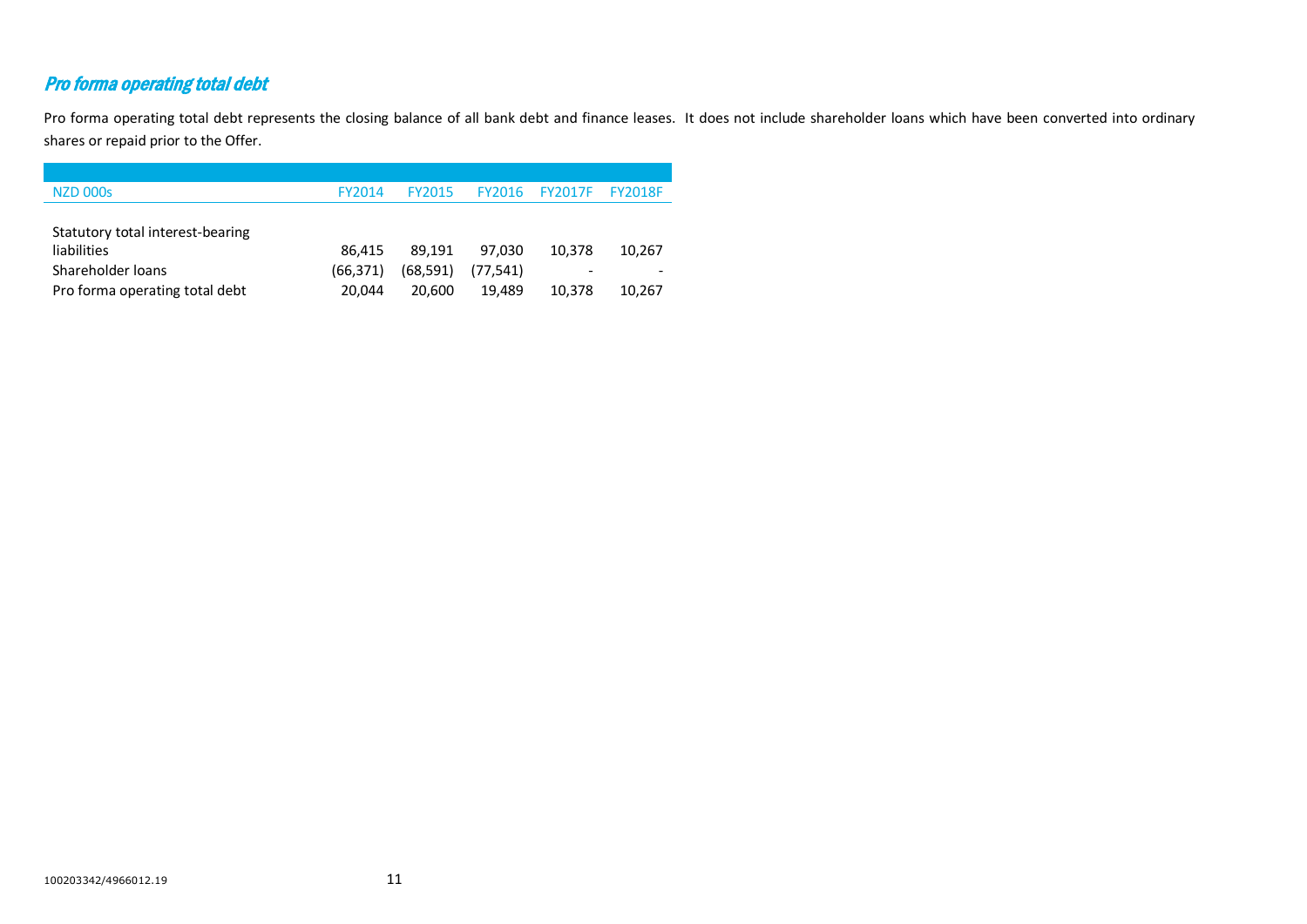# E. PROSPECTIVE FINANCIAL INFORMATION

### **Prospective consolidated financial statements for the year to 30 June 2017 and 30 June 2018**

### 1. Introduction

The prospective consolidated financial statements of New Zealand King Salmon Investments Limited comprise the following Prospective Financial Information ("PFI"):

- Prospective consolidated statement of comprehensive income;
- Prospective consolidated statement of financial position;
- Prospective consolidated statement of changes in equity;
- Prospective consolidated statement of cash flows;
- Basis of preparation and significant accounting policies;
- A description of the general and specific assumptions that support the PFI; and
- An analysis of the sensitivity of the PFI to changes in specific key assumptions.

The information contained in this document should be read in conjunction with the PDS and other information presented on the Offer Register.

### 2. Basis of Preparation

The PFI has been prepared in accordance with the requirements of Financial Reporting Standard 42: *Prospective Financial Statements*, as required by Clause 53(1)(c) of Schedule 3 to the Financial Markets Conduct Regulations 2014, specifically for the purpose of the Initial Public Offer of shares in New Zealand King Salmon (the "Offer") and may not be suitable for any other purpose.

The PFI, including the assumptions underlying it, has been prepared by New Zealand King Salmon's management and approved by the Board. It is based on the Board's assessment of events and conditions existing at the date of this PDS, the accounting policies and best estimate assumptions set out in Sections 3 and 5 below.

PFI by its nature involves risks and uncertainties, many of which are beyond the control of New Zealand King Salmon. The Board believes that the PFI has been prepared with due care and attention, and consider the best estimate assumptions, when taken as a whole, to be reasonable at the time of preparing this PFI. Actual results are likely to vary from the information presented as anticipated events and results may not occur as expected, and the variations may be material. Accordingly, neither the Directors nor any other person can provide any assurance that the PFI will be achieved and investors are cautioned not to place undue reliance on the PFI.

The prospective consolidated statements of comprehensive income, prospective consolidated statements of changes in equity and prospective consolidated statements of cash flows cover the Prospective Period, comprising the 12 months ending 30 June 2017 ("FY2017F") and 30 June 2018 ("FY2018F") (collectively "the Prospective Period"). The prospective consolidated statements of financial position are presented as at 30 June 2017 and 30 June 2018.

Section 5.2 includes disclosures and commentary relating to both the pro forma PFI and the statutory PFI.

The Directors are responsible for and have authorised the issue of the PFI on 23 September 2016. There is no present intention to update the PFI or to publish PFI in the future, other than as required by regulations. The Group will present a comparison of the PFI with actual financial results in its FY2017F and FY2018F annual reports, as required by Regulation 64 of the Financial Markets Conduct Regulations 2014.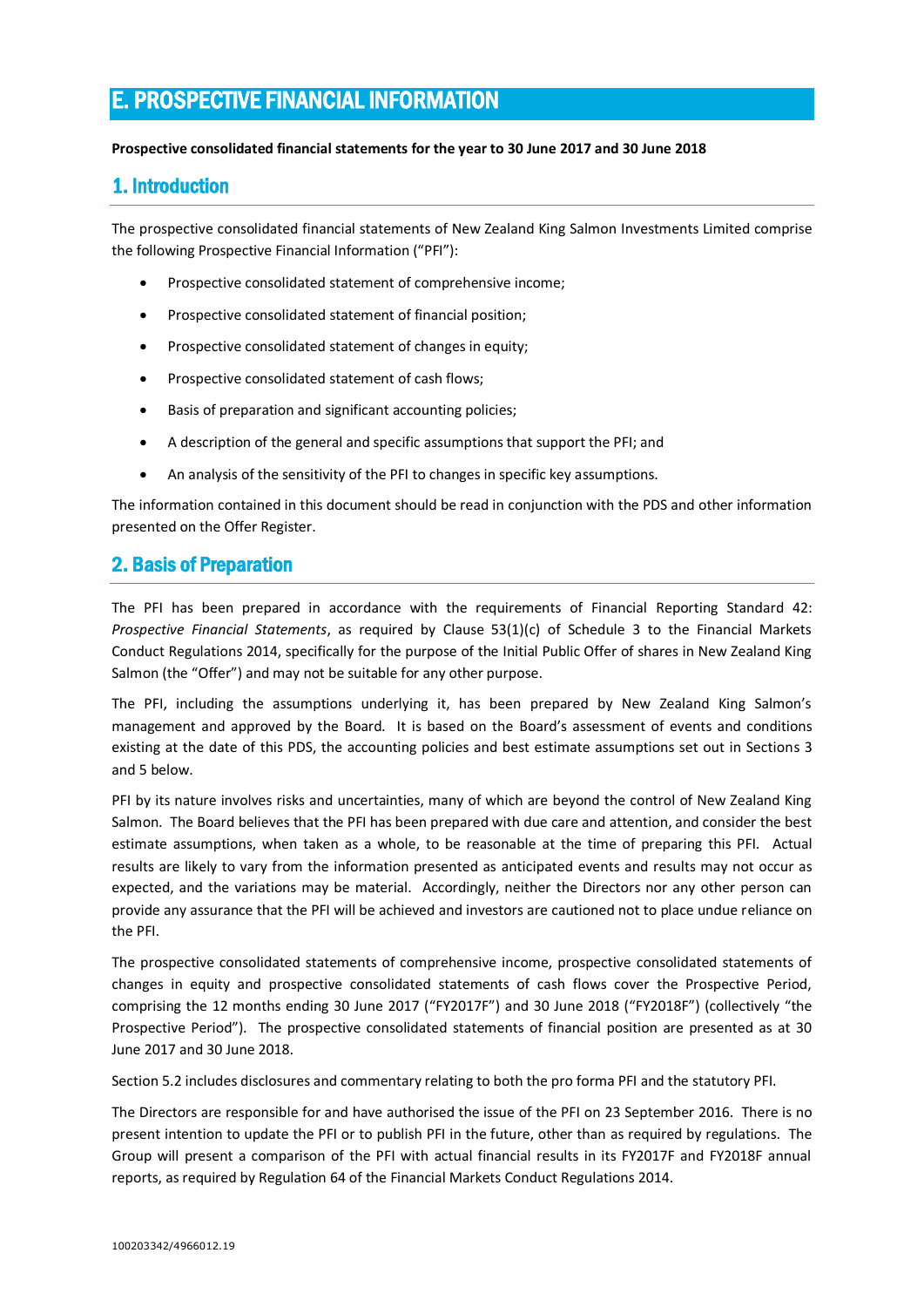The PFI is presented in New Zealand dollars, unless otherwise specified, and is rounded to the nearest thousand dollars or nearest million dollars (as appropriate).

### 3. Significant Accounting Policies

The significant accounting policies applied in preparing the PFI are the same as the accounting policies as set out in the audited financial statements for the year ended 30 June 2016 for New Zealand King Salmon Investments Limited which are included on the Offer Register, and remain consistent through the Prospective Period.

Currently there are no anticipated changes to accounting standards under GAAP that are expected to materially affect the Group during the Prospective Period. However, any further changes to GAAP could necessitate changes in the accounting policies currently adopted and any new or amended accounting standards, or interpretation, may affect the actual financial results or financial position.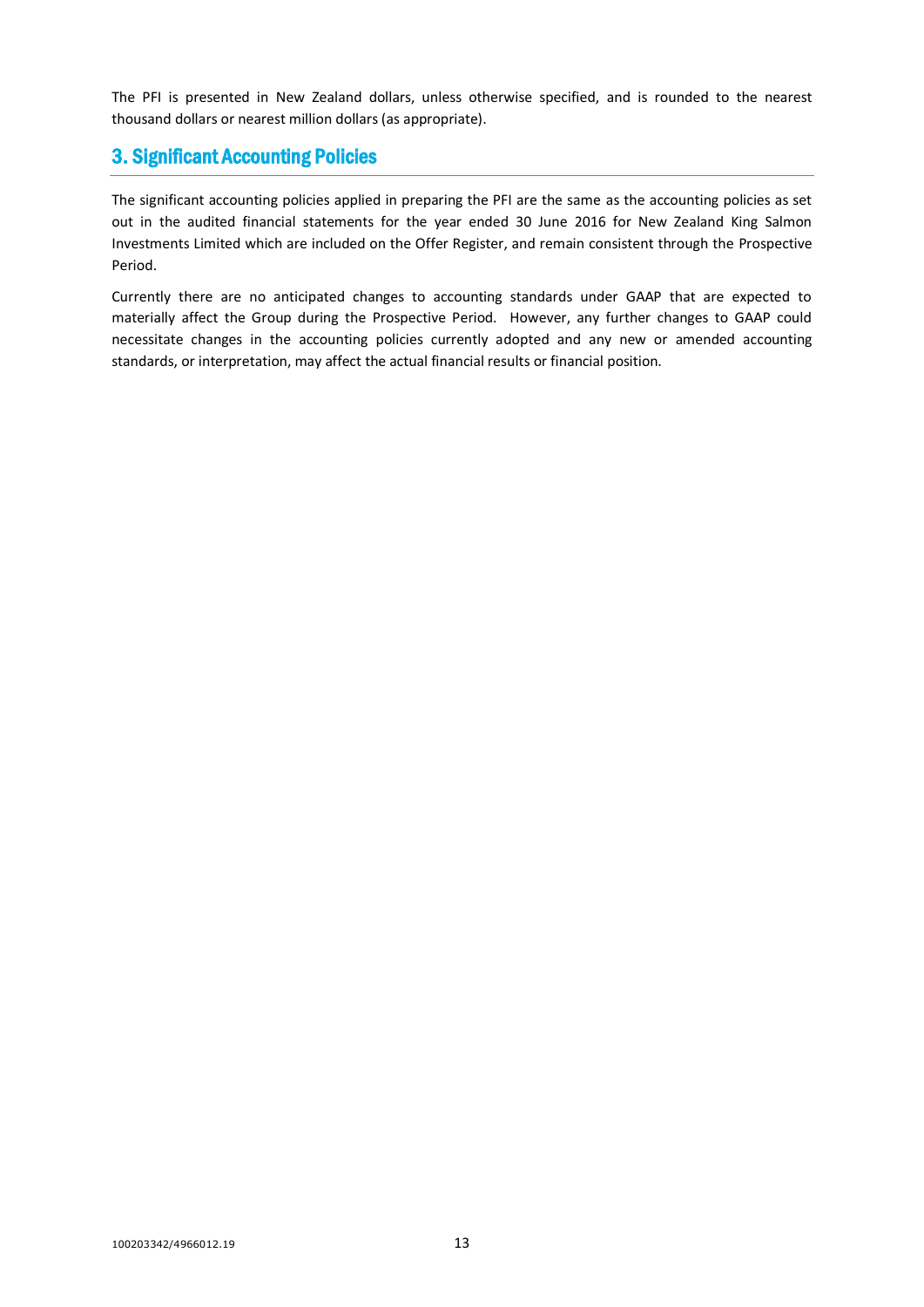### 4. Prospective Financial Statements

### 4.1 Prospective consolidated statements of comprehensive income

| <b>NZD 000s</b>                                       | <b>FY2017F</b> | <b>FY2018F</b> |
|-------------------------------------------------------|----------------|----------------|
|                                                       |                |                |
| Revenue                                               | 130,079        | 143,610        |
| Cost of goods sold                                    | (117, 803)     | (122, 771)     |
| Fair value gain / (loss) on biological transformation | 41,342         | 37,589         |
| Freight costs to market                               | (12,040)       | (13, 610)      |
| <b>Gross Profit</b>                                   | 41,578         | 44,818         |
| Overheads                                             |                |                |
| Sales, marketing and advertising                      | (8,838)        | (9,600)        |
| Distribution overheads                                | (1,893)        | (2,041)        |
| Corporate expenses                                    | (6, 764)       | (7,081)        |
| Offer costs                                           | (2,984)        |                |
| <b>EBITDA</b>                                         | 21,099         | 26,096         |
| Depreciation and amortisation                         | (4, 776)       | (5,928)        |
| <b>EBIT</b>                                           | 16,323         | 20,168         |
| Finance income                                        | 377            | 312            |
| Finance costs                                         | (1, 441)       | (790)          |
| Net finance costs                                     | (1,064)        | (478)          |
| <b>Profit before Tax</b>                              | 15,259         | 19,690         |
| Income tax expense                                    | (5, 136)       | (5, 541)       |
| Net Profit for the Year                               | 10,123         | 14,149         |
| Total comprehensive income                            | 10,123         | 14,149         |

The amounts shown for 'Cost of goods sold' and 'Fair value gain / (loss) on biological transformation' are impacted by the application of IAS 41 – *Agriculture* and IAS 2 – *Inventory*. These standards effectively require us to recognise the anticipated profit on the future sale of our salmon stocks as biomass is being grown. This means that by the time of harvest, the full expected profit from the sale of each salmon has effectively already been recognised in our accounts.

Other listed salmon companies choose to show Operating Financial Performance which presents financial information based on 'cost' accounting rules, and reversing out fair value adjustments. We present Operating Financial Performance in *Section D – Reconciliation of Non-GAAP to GAAP Information* above.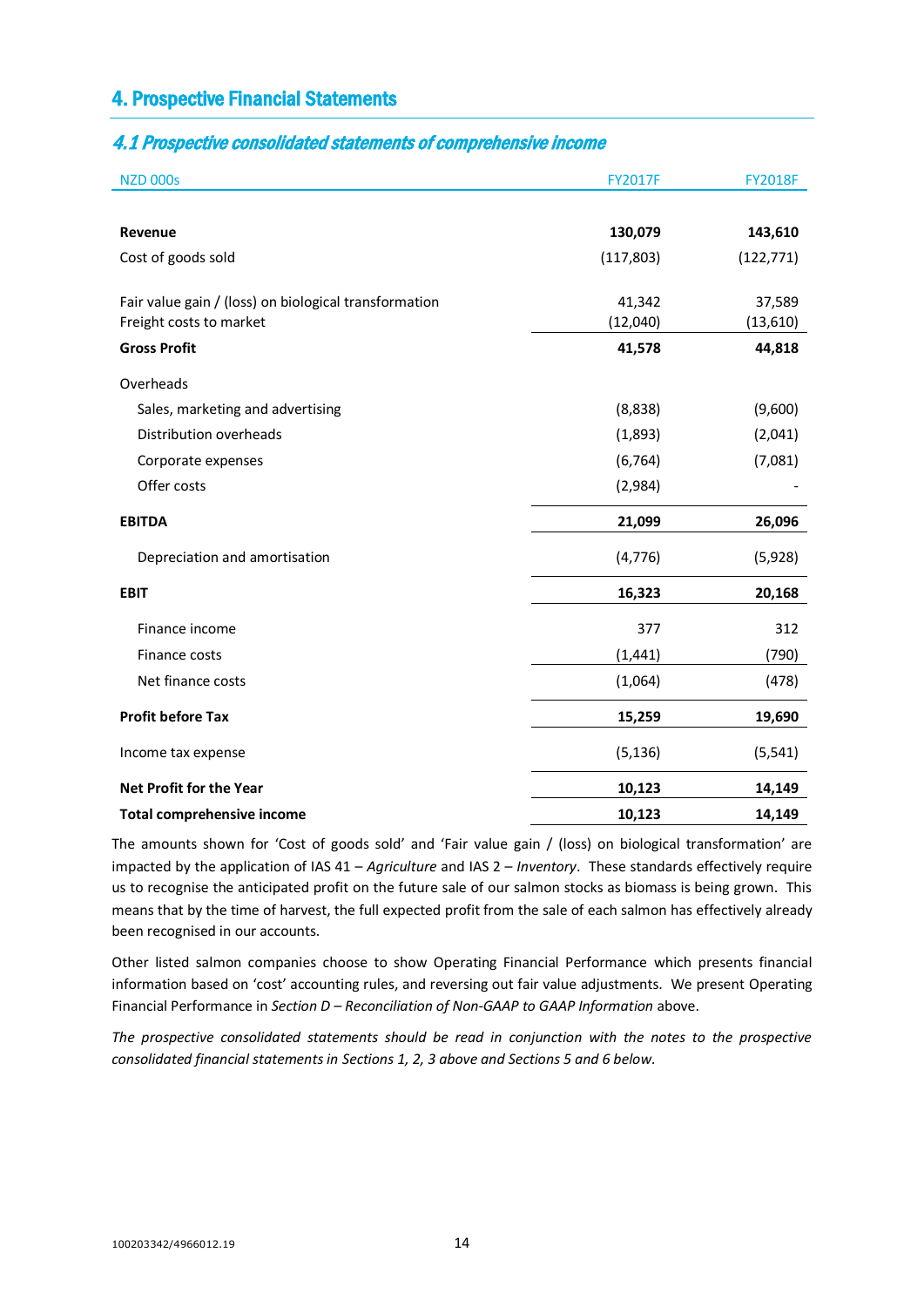### 4.2 Prospective consolidated statements of financial position

| <b>NZD 000s</b>                       | <b>FY2017F</b> | <b>FY2018F</b> |
|---------------------------------------|----------------|----------------|
| <b>Assets</b>                         |                |                |
| Cash and cash equivalents             | 5,489          | 647            |
| Trade and other receivables           | 11,406         | 12,499         |
| Inventories                           | 18,515         | 19,575         |
| <b>Biological Assets</b>              | 56,937         | 64,974         |
| Non-current assets held for sale      | 421            | 421            |
| Other financial assets                | 1,475          | 1,475          |
| Derivative financial assets           | 141            | 96             |
| <b>Total Current Assets</b>           | 94,384         | 99,687         |
| Property, plant & equipment           | 38,854         | 44,449         |
| Intangible assets                     | 3,411          | 2,954          |
| Goodwill                              | 39,255         | 39,255         |
| <b>Biological assets</b>              | 9,781          | 11,162         |
| Deferred tax asset                    | 1,423          | 1,343          |
| Derivative financial assets           | 96             |                |
| <b>Total Non-Current Assets</b>       | 92,820         | 99,163         |
| <b>Total Assets</b>                   | 187,204        | 198,850        |
| <b>Liabilities</b>                    |                |                |
| Interest-bearing loans and borrowings | 252            | 178            |
| Trade and other payables              | 18,535         | 20,460         |
| Income tax payable                    | 580            | 580            |
| Employee benefits                     | 2,204          | 2,433          |
| Derivative financial liabilities      | 428            | 992            |
| <b>Total Current Liabilities</b>      | 21,999         | 24,643         |
| Interest-bearing loans and borrowings | 10,126         | 10,089         |
| Emplovee benefits                     | 465            | 465            |
| Deferred tax liabilities              | 9,005          | 9,899          |
| Deferred financial liabilities        | 992            |                |
| <b>Total Non-Current Liabilities</b>  | 20,588         | 20,453         |
| <b>Total Liabilities</b>              | 42,587         | 45,096         |
| <b>Net Assets</b>                     | 144,617        | 153,754        |
| <b>Equity</b>                         |                |                |
| Share capital                         | 123,334        | 123,334        |
| Reserves                              | (780)          | (493)          |
| Retained earnings                     | 22,063         | 30,913         |
| <b>Total Equity</b>                   | 144,617        | 153,754        |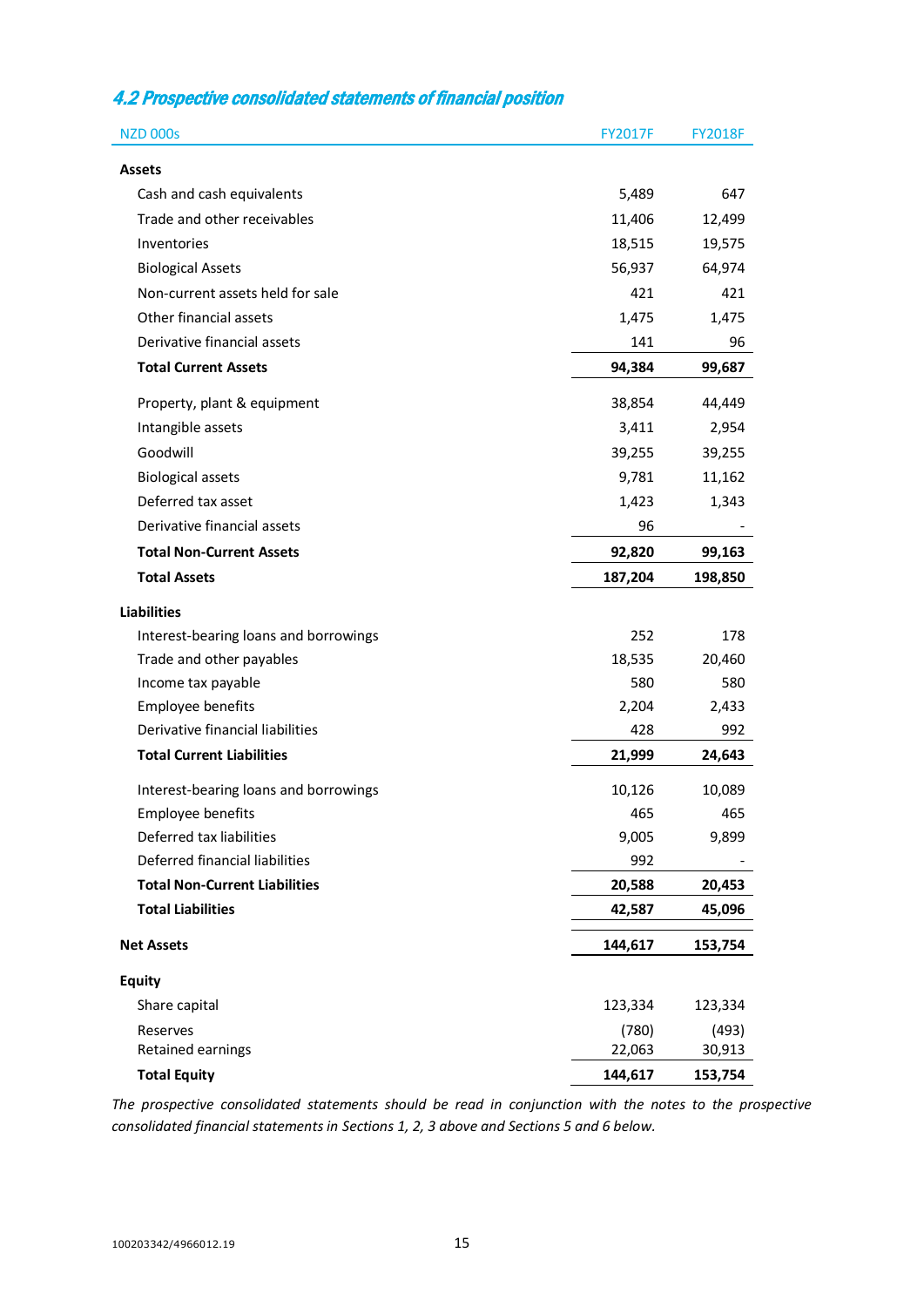### 4.3 Prospective consolidated statements of changes in equity

| <b>NZD 000s</b>                               | <b>FY2017F</b> | <b>FY2018F</b> |
|-----------------------------------------------|----------------|----------------|
| <b>Total Equity</b>                           |                |                |
| Balance at beginning of period                | 37,014         | 144,617        |
| Capitalisation of shareholder loans to equity | 69,890         |                |
| Issue of shares                               | 30,000         |                |
| Capitalisation of Offer costs                 | (1, 275)       |                |
| Change in other reserves                      | 1,365          | 288            |
| Total profit for the period                   | 10,123         | 14,149         |
| Dividends paid                                | (2,500)        | (5,300)        |
| <b>Balance at End of Year</b>                 | 144,617        | 153,754        |
| Equity breakdown by component                 |                |                |
| Share capital                                 | 123,334        | 123,334        |
| Reserves                                      | (780)          | (493)          |
| Retained earnings                             | 22,063         | 30,913         |
| <b>Total Equity</b>                           | 144,617        | 153,754        |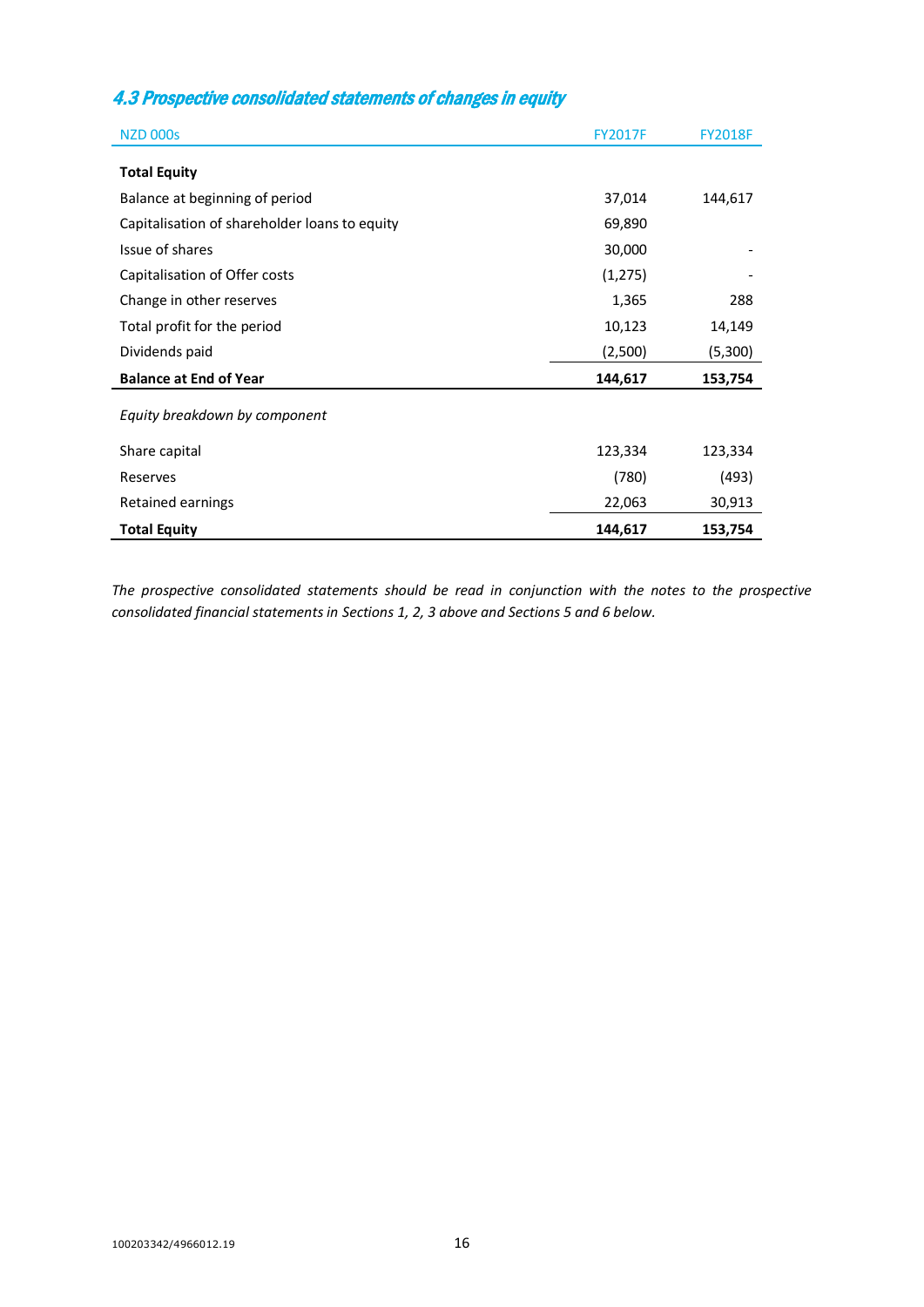## 4.4 Prospective consolidated statements of cash flows

| <b>NZD 000s</b>                                        | <b>FY2017F</b> | <b>FY2018F</b> |
|--------------------------------------------------------|----------------|----------------|
| <b>Cash Flows From (Used in) Operating Activities</b>  |                |                |
| Receipts from customers                                | 128,910        | 142,534        |
| Payments to employees and suppliers                    | (117, 897)     | (125, 966)     |
| Interest paid                                          | (1,064)        | (478)          |
| Taxes paid                                             | (3, 327)       | (4, 567)       |
| <b>Net Cash Flows From Operating Activities</b>        | 6,622          | 11,523         |
| <b>Cash Flows Used in Investing Activities</b>         |                |                |
| Acquisition of property, plant and equipment           | (10, 584)      | (11,065)       |
| <b>Net Cash Flows Used in Investing Activities</b>     | (10, 584)      | (11,065)       |
| <b>Cash Flows From (Used in) Financing Activities</b>  |                |                |
| Repayment of employee loans                            | 1,283          |                |
| Draw down / (repayment) of Shareholder Debt            | (7,651)        |                |
| Draw down / (repayment) of Bank Debt                   | (9,000)        |                |
| Dividends paid                                         | (2,500)        | (5,300)        |
| Capital issued / (bought back)                         | 30,000         |                |
| <b>Transaction costs</b>                               | (5, 100)       |                |
| <b>Net Cash Flows Used in Financing Activities</b>     | 7,032          | (5,300)        |
| Net Increase / (Decrease) in Cash and Cash Equivalents | 3,070          | (4, 843)       |
| Cash and cash equivalents at beginning of the period   | 2,419          | 5,489          |
| Cash and Cash Equivalents at End of Year               | 5,489          | 647            |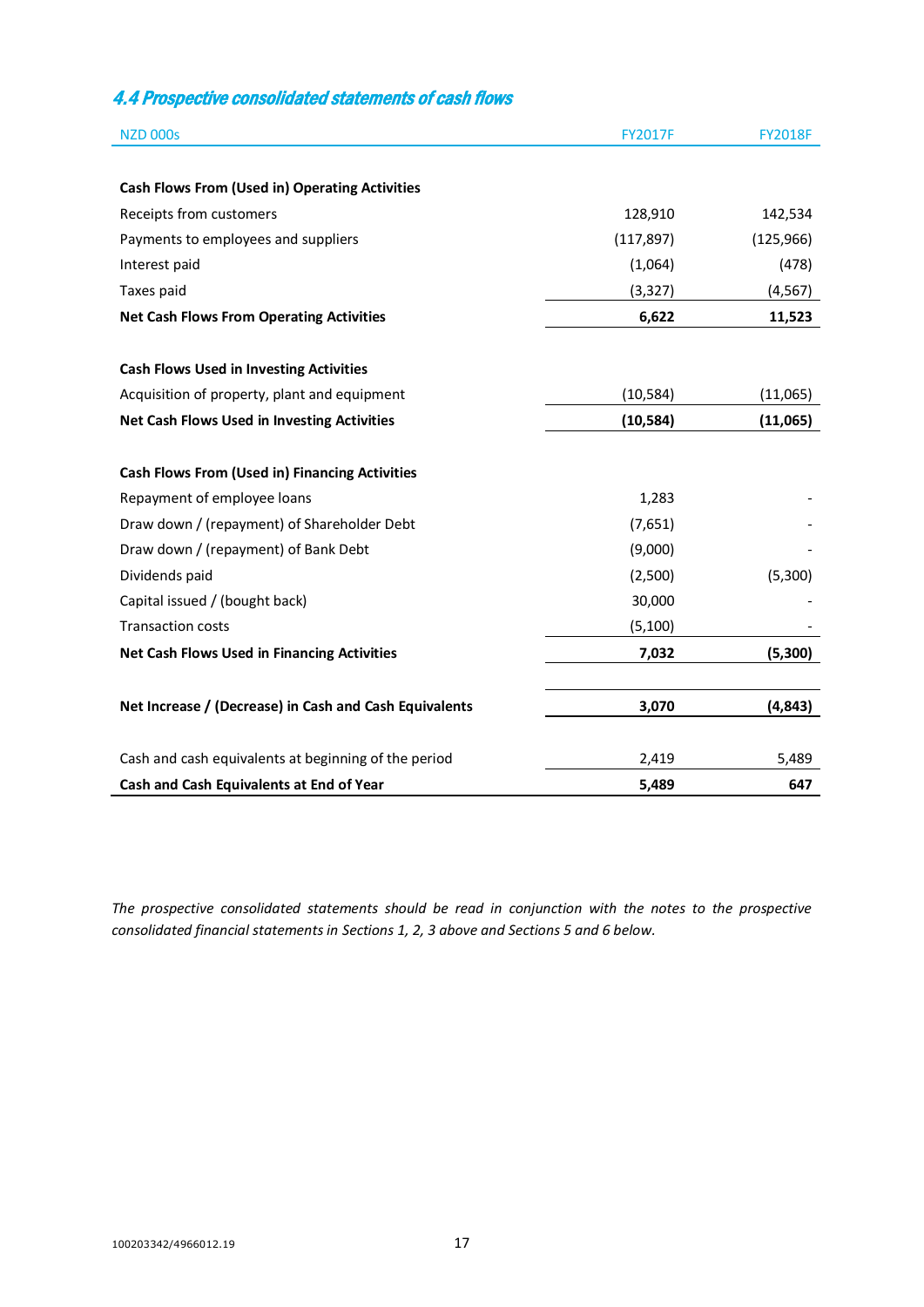### 5. General and Specific Assumptions

The following general and specific assumptions have been adopted in preparing the PFI. The general and specific assumptions contained in this section should be read in conjunction with Section 8 (Risks to New Zealand King Salmon's business and plans) of the PDS.

### 5.1 General Assumptions in Respect of the PFI

- **Economic environment** there will be no material changes in the economic outlook for the New Zealand and international markets in which we sell products, beyond normal market movements in prices.
- **Political, legislative and regulatory environment** there will be no material change to the political, legal or regulatory environments in which the Group acquires its inputs, sells its products or otherwise operates, including in relation to biosecurity controls, food safety regulations, resource management or sea water regulations, and restrictions on the importation of salmon into the offshore markets in which New Zealand King Salmon sells or intends to sell its products.
- **Biosecurity** there will not be any disease incursion or other biosecurity events or any other adverse publicity about us, other New Zealand salmon producers, or New Zealand food products, whether or not legitimate.
- **Competitive environment** there will be no material change in the competitive dynamics of the markets in which the Group operates or sells its products, including any material change in competitor activity. It is assumed that no new entrants will materially change the competitive environment in which the Group operates and no existing participant will leave the Group's key markets.
- **Industry conditions** there will be no material change in the general industry structure, third party relationships, trends in seasonal demand or general employment conditions.
- **Key suppliers and customers** other than a potential reduction from three main feed suppliers to two, there will be no change in key suppliers or customers and existing contractual, business and operational arrangements will remain in place. We target a balanced spread of suppliers at any point in time. However, from time to time, there may be transition periods between suppliers which result in greater concentration with a supplier or suppliers. We are currently in such a transition period, but expect to return to the targeted mix across a range of suppliers within the Prospective Period. Should any suppliers or customers be lost it is assumed they could be replaced on materially similar terms. Key suppliers and customers will comply with their contractual obligations.
- **Disruption to operations** there will be no material disruption to operations, including through plant and equipment failure, nature disasters, environmental conditions (including water temperature), accidents, fires, product supply or quality issues or through normal hazards associated with activities (including disruptions to or affecting any of the Group's key suppliers or customers).
- **Operating environment** there will be no material costs incurred through either industrial or contractual disputes.
- **Business acquisitions or disposals** there will be no material business acquisitions or disposals by the Group.
- **Management of the Group** no key personnel will leave the Group, and management resources will be sufficient for the Group's requirements.
- **New Zealand and international tax laws**  there will be no material change to the tax rates or laws (including income tax, excise tax, import duties or goods and services tax) in New Zealand or the offshore markets in which the Group operates.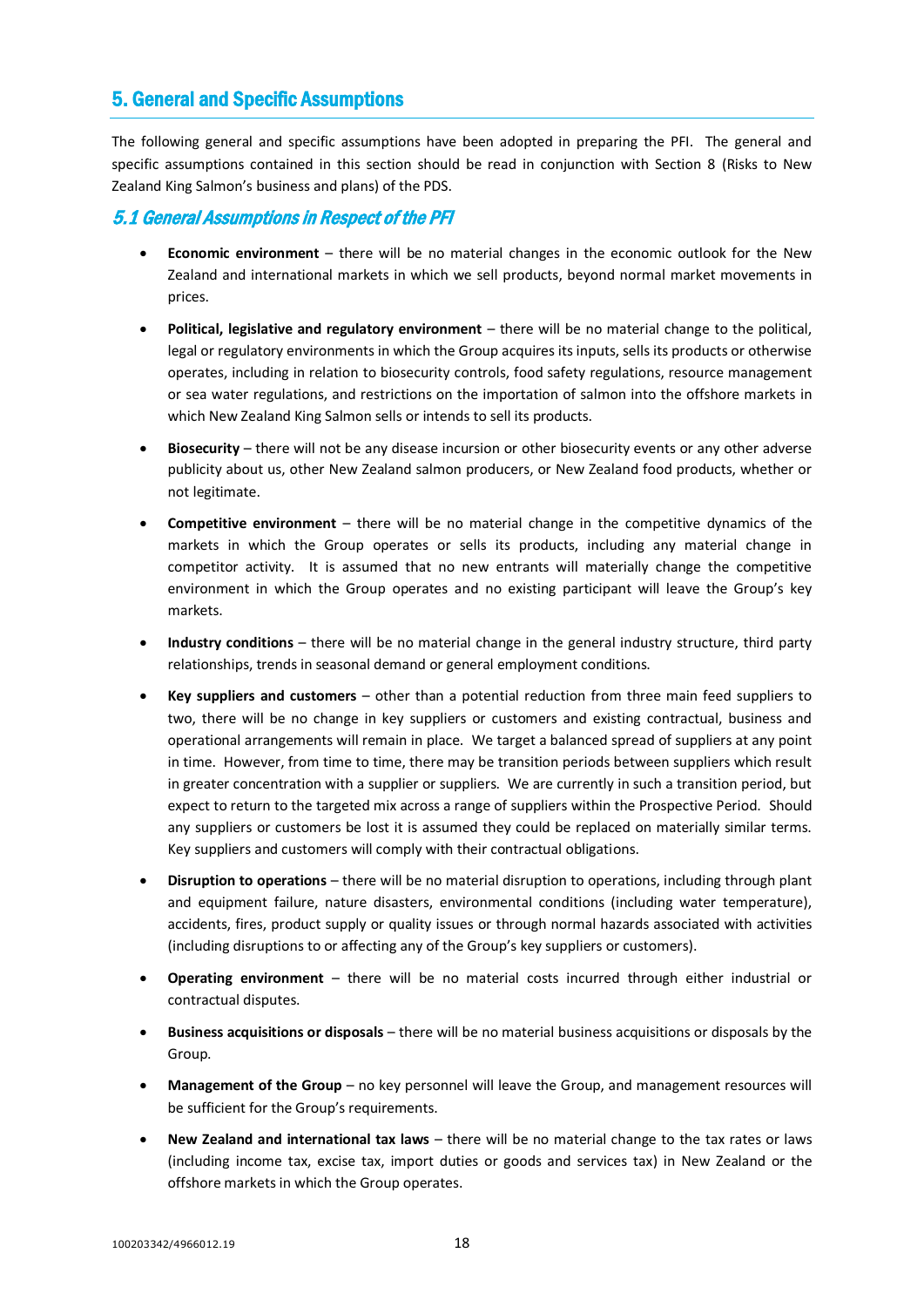- **Financial Reporting Standards**  there will be no change in financial reporting standards or accounting interpretations which would have a material effect on us.
- **Accounting for the Offer** Offer costs to 30 June 2016 have been expensed in the statement of comprehensive income. The balance of Offer costs are forecast to be expensed to the statement of comprehensive income and capitalised on the statement of financial position in FY2017F as appropriate.

### 5.2 Specific Assumptions

### 5.2.1 Harvest volumes

New Zealand King Salmon's financial performance is strongly influenced by the harvest volumes that it achieves. Unlike other manufacturing or food producing industries, there is a limited amount of consented waterspace in New Zealand with restrictions that effectively limit the amount of salmon that can be grown at any seafarm.

In addition, King salmon take an average of approximately 24 months to reach their average harvest live weight which is assumed to be 4.4kgs. This means that increases in production due to the three newly consented seafarms (and future expected increases in the consented feed discharge limits) take time to be reflected in our financial results. It also means that, at the time of writing, the fish that are expected to be harvested through FY2017F are already at sea.

As shown in the chart below, harvest volumes are expected to increase in both FY2017F and FY2018F. The increase in harvest volumes is due to incremental harvest volumes from the new seafarms, with the harvest from existing seafarms forecast to decline (principally due to the cessation of using Waihinau as a grow-out seafarm). Two new seafarms (Waitata and Ngamahau) are currently in operation with fish to be harvested through the Prospective Period. The third new seafarm, Kopāua, has recently had smolt entered and is to be further developed with funds raised through the proposed Offer. It is forecast to contribute to the harvest in FY2018F.



### Historical and forecast harvest volumes (existing and new seafarms) (MT 000s, G&G)

Over time the volume harvested will depend on the Net Growth in Available Biomass which has been forecast using the following formula:

Net Growth in Available Biomass  $=\dfrac{Feed\ Discharged}{FCR} \times (1 - Pre mature\ Mortality\ \%) \times G\&G\ Factor$ 

Where: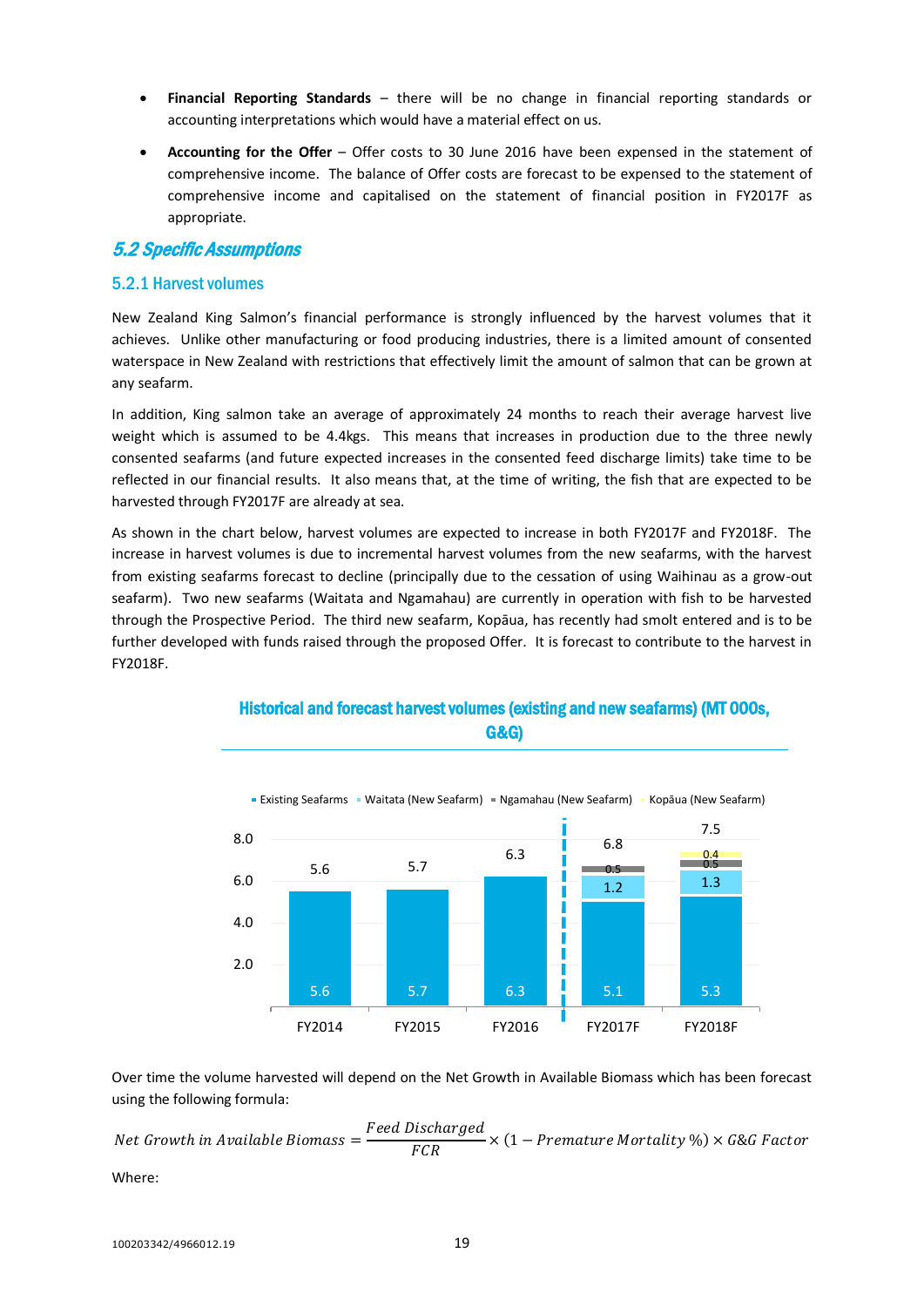- Feed Discharged is the total amount of feed (in kg) that is discharged across all of our seafarms (and to a much lesser degree, our hatcheries);
- FCR is the expected Feed Conversion Ratio and describes the amount of feed (in kg) required to increase the animal's bodyweight by one kg. FCR is considered by management to be the best proxy for fish performance, excluding mortality;
- The Premature Mortality % is the percentage of fish that die prior to harvest and are therefore not able to be sold (described as the biomass lost due to mortality as a percentage of the total growth in biomass prior to mortalities in any given year); and
- The G&G Factor reflects the proportion of fish biomass that comprises the guts and gills of the salmon. The biomass net of guts and gills variable has been observed historically at 88%. There have not been, and are not expected to be, any significant biological changes to our salmon that have or are expected to change the relative size of the gills and guts as a proportion of the whole fish. Accordingly this assumption is fixed at 88% through the PFI. All references to volumes in this document are references to the equivalent gutted and gilled ("G&G") weight.

The table below shows historical and forecast amounts for each of these assumptions. Further commentary is provided below.

| <b>Key Operating Metrics</b>   |               |               |               |                |                |
|--------------------------------|---------------|---------------|---------------|----------------|----------------|
|                                | <b>FY2014</b> | <b>FY2015</b> | <b>FY2016</b> | <b>FY2017F</b> | <b>FY2018F</b> |
|                                |               |               |               |                |                |
| Seafarms                       |               |               |               |                |                |
| Feed Discharged (MT 000s)      | 13.5          | 13.7          | 16.0          | 17.6           | 18.0           |
| <b>FCR</b>                     | 1.83x         | 1.70x         | 1.91x         | 1.76x          | 1.76x          |
| <b>Premature Mortality %</b>   | 14.5%         | 18.7%         | 13.7%         | 11.0%          | 11.0%          |
|                                |               |               |               |                |                |
| Hatcheries - Net Biomass Grown | 0.4           | 0.4           | 0.5           | 0.5            | 0.5            |
|                                |               |               |               |                |                |
| Harvest Volumes (MT 000s)      |               |               |               |                |                |
| <b>Existing Seafarms</b>       | 5.6           | 5.7           | 6.3           | 5.1            | 5.3            |
| New Seafarms                   |               |               |               | 1.7            | 2.2            |
| Total                          | 5.6           | 5.7           | 6.3           | 6.8            | 7.5            |

### *Feed Discharged*

The amount of feed that can be discharged is mostly governed by consent but also by the commercial limits of certain low flow sites. We tend to discharge feed closely to the lesser of the consented limit, seabed limit (considering benthic impact requirements) or the commercial potential of low flow sites.

We have a degree of control around feed discharge (for example if we approach feed limits at a particular seafarm we can slow down the rate of feeding, bring forward a harvest or even move fish between sites).

The increase in feed discharged in FY2016 over FY2015 is due to our new seafarms becoming operational. Additional feed discharged in our new seafarms continues to explain increases in total feed discharge amounts through the Prospective Period.

#### *FCR*

With feed discharge volumes typically fixed, FCR determines the growth of biomass, which in turn drives the available harvest volumes. A more efficient (lower) FCR results in higher potential harvest volumes and vice versa.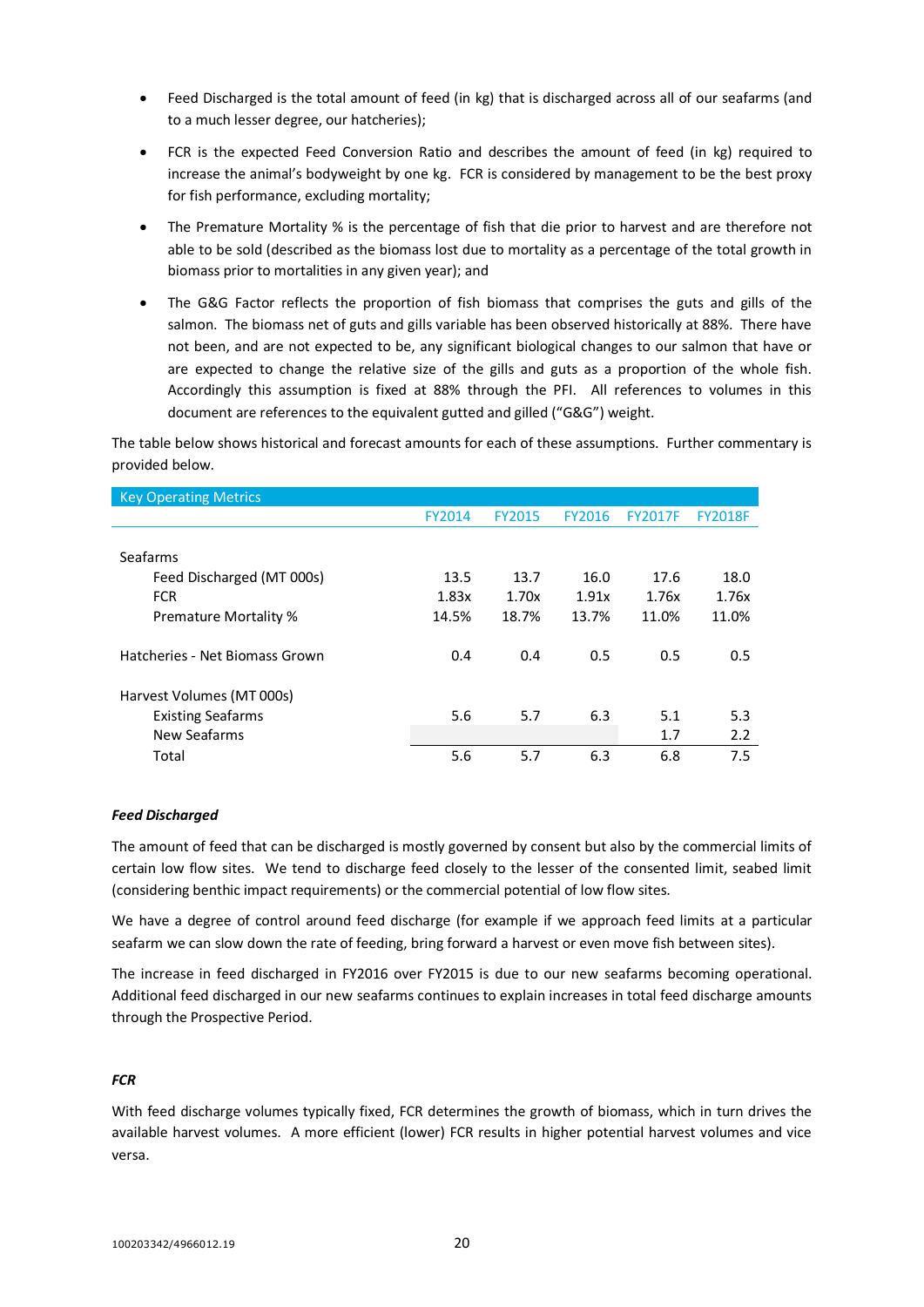Over an extended period, New Zealand King Salmon has generally achieved feed conversion ratios of between 1.60x and 1.70x. During FY2014 and FY2016, we recorded an FCR above that range due to issues principally thought to be related to diet. We monitor FCR closely and are taking a range of measures to improve FCR.

FCR has been assumed at 1.76x throughout the Prospective Period. Whilst this is lower than the FCR recorded in FY2016, it is slightly higher than the average FCR recorded for the past 5 years. We believe that an average observation over a longer period is more suitable for a biological performance indicator such as the FCR and we will be targeting to reduce FCR below the level assumed through the Prospective Period.



### Historical and forecast FCR

### *Premature Mortality %*

Every year, a number of fish will die prior to harvest. This occurs due to a range of natural factors, and can be increased by unusually warm water, feeding issues, changes in environmental conditions (such as algal bloom, a natural event), predators (such as seals), disease or other factors that are known and unknown. Mortality rates are significantly higher on low flow sites.

We term a significant increase in the mortality rate at an individual seafarm to more than around 30% as a "mortality event". Such events have occurred during previous summers at low flow sites in particular and had a material impact on our production volumes. Two of the seafarms at which these events occurred (Waihinau / Forsyth seafarm) have since been fallowed and are no longer expected to be used for year round production.

Other than Ruakaka, which is low flow, the average mortality for all other sites has been relatively consistent for the past three years at 9.8%.

Our average mortality assumption of 11.0% is based on a higher level of mortalities at Ruakaka (which is a decreasing percentage of total production volume) and a slightly lower level of mortalities at all other seafarms. We have assumed no mortality events occur during the Prospective Period.

We monitor mortality closely and are taking a range of measures to try to improve mortality below the rates assumed.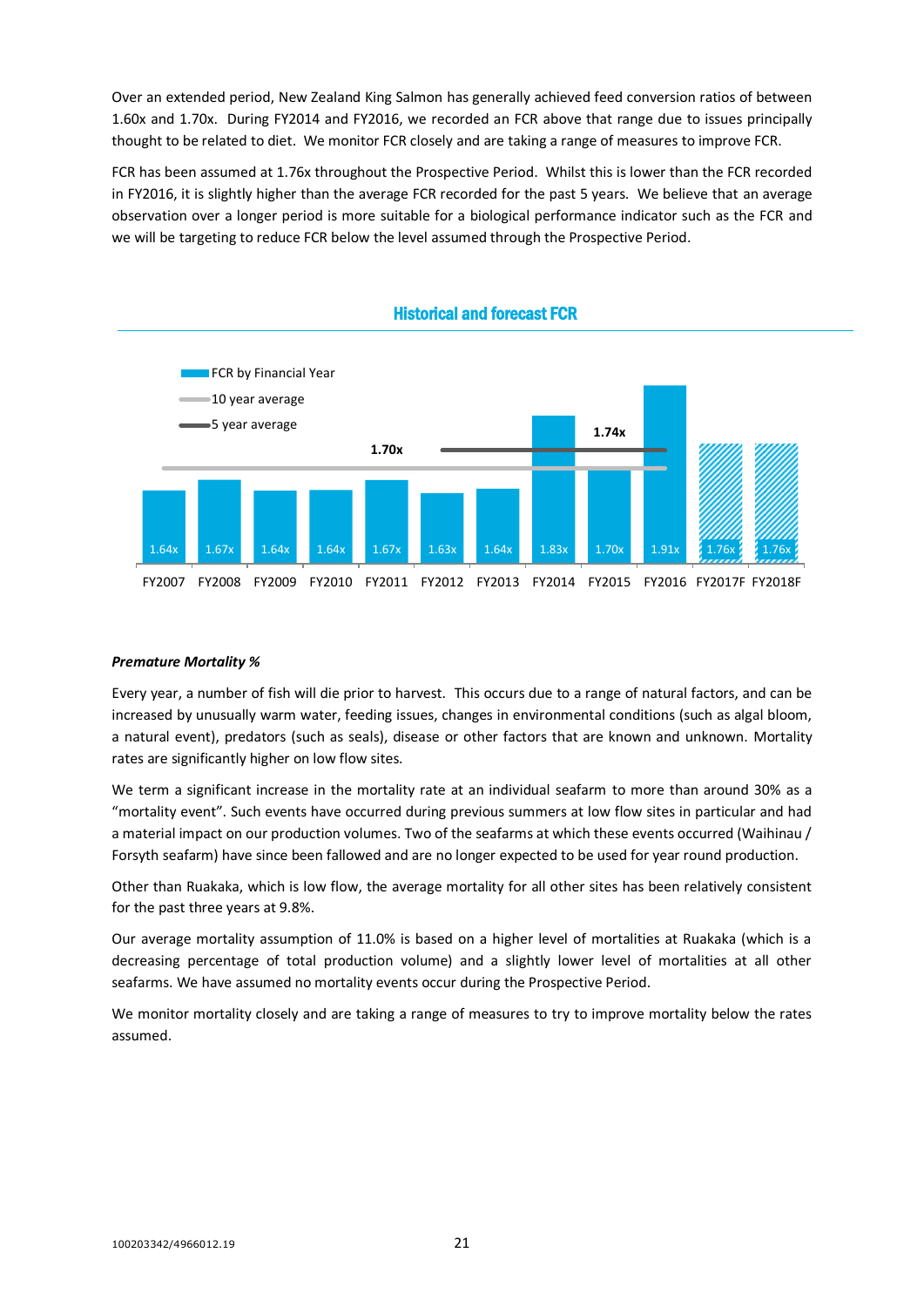

### Historical and forecast mortality rates

### 5.2.2 Revenue, direct costs and operating expenses

#### **Revenue**

Revenue is driven by the volume of salmon sold both domestically and to export markets, the average price per kg achieved and the foreign exchange rates used to convert sales to New Zealand dollars. Some additional revenue is earned from the sale of heads, eggs (caviar) and by-products.

#### *Sales Volume*

Sales volume is closely aligned with harvest volume, other than minor losses during further processing. Most of the time, fish will be airfreighted fresh on the day following harvest to our whole fresh customers. Customers who purchase our value added product will typically receive the product within a few days of the harvest.

However, we can build inventories of finished goods (and plan to do this at certain times of the year to meet peak demand periods, such as around Christmas). Inventories can also be built where the size of the fish we harvest may not match our customer's current requirements.

The table below shows sales volume and movements in inventories of finished goods between FY2014 and FY2018F:

| Sales Volume                       |               |     |     |       |     |
|------------------------------------|---------------|-----|-----|-------|-----|
| <b>MT 000s</b>                     | <b>FY2014</b> |     |     |       |     |
|                                    |               |     |     |       |     |
| Sales Volume                       | 5.7           | 5.6 | 6.1 | 6.9   | 7.5 |
| Increase / (Decrease) in Inventory | (0.1)         | 0.0 | 0.2 | (0.2) |     |

#### *Sales Prices in Local Currency*

Recently we have achieved consistent annual increases in the weighted average sales prices of our products across all key markets to which we sell our product. In the chart below, we see that the cumulative annual compounding increase in in-market sales prices over the past 6 years is approximately 6% or greater for most markets, although the actual price increase amount varies significantly from year to year: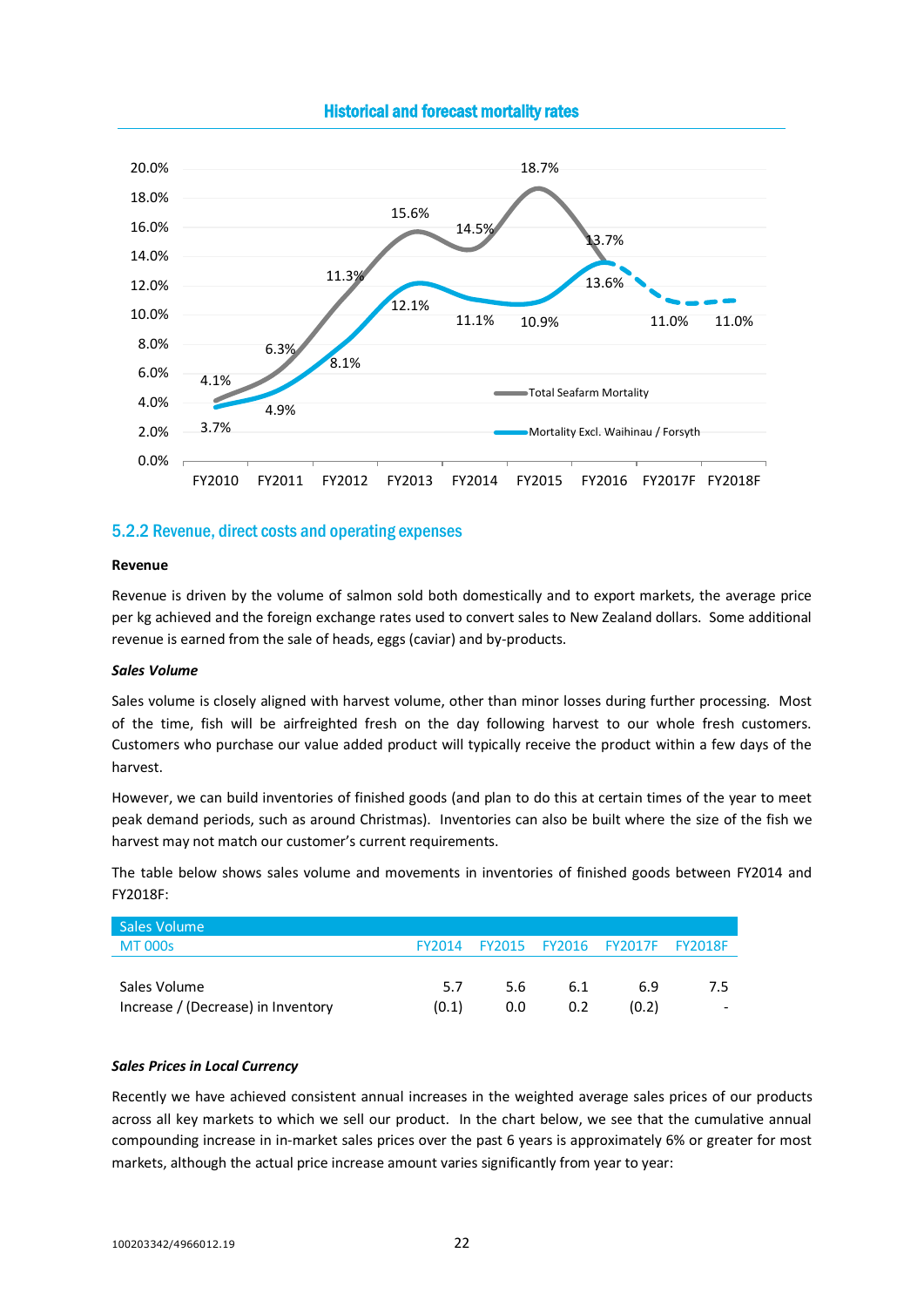

### Compounding average annual sales price (\$ / kg) increases by market (FY2010-FY2016) – local currency

There are three components to the increase in weighted average sales prices:

- **Direct price increases.** A direct price increase on a single product or item. Direct price increases of 2.3% are forecast for FY2017F and 0.5% for FY2018F.
- **Brand Mix.** Sales of Ōra King, which predominantly comprise whole fresh fish sales, achieve a higher price than sales of unbranded or low-branded product (i.e. product sold under the New Zealand King Salmon label). We are focused on growing sales of Ōra King. Since launch in late 2012, sales of Ōra King have grown to approximately 1,700 MT in FY2016, or about 28% of all sales. Our forecasts assume sales of Ōra King continue to increase relative to sales of unbranded or other brands. By FY2018F, sales of Ōra King are forecast to comprise 31% of all sales.



### Sales of **Ō**ra King as a percentage of total sales

 **Product Mix.** Value added products (fillets and portions, wood roasted and cold smoked) generally sell for a higher price per kg than whole fish. While increasing the sales percentage of high margin value added products is a key strategic goal, our forecasts do not provide for any material change in the product mix achieved in FY2016: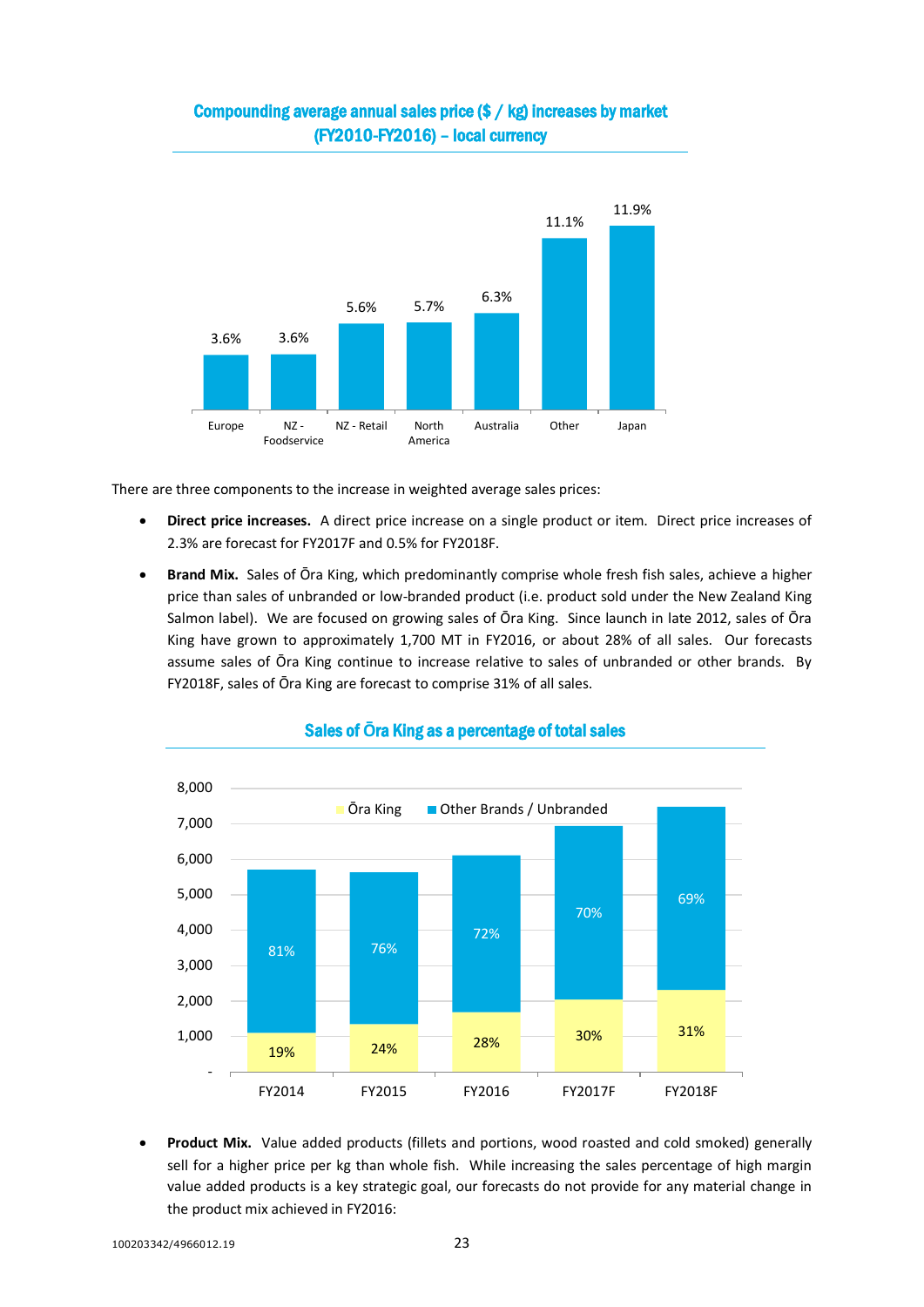

### Product mix – whole fish vs. value-added

### *Market Mix*

Our financial forecasts assume that approximately 75% of the increased harvest volume available from new seafarms will be exported reflecting the strong demand we are receiving from current and prospective international customers.

In FY2016, export sales (in MT) comprised 41% of all sales. This is forecast to increase to 47% of all sales by FY2018F, with a significant increase in sales volumes to North America, Europe and Asia (ex Japan).

To support the strong growth in export sales we are undertaking a range of initiatives. Some of these initiatives include:

- Two additional personnel have recently been appointed in North America increasing the business development team in that market from two to four. The roles have responsibilities to grow foodservice and retail sales in that market.
- We are at an advanced stage of simplifying our harvest methods from multiple methods catering to specific markets, to one method that meets the requirements of all export markets. This development, scheduled for the second half of FY2017F, will enable us to sell further volume into the European market.
- Further appointments in export and local markets to support sales growth.

Domestically, we are focused on product innovation and marketing to address consumer queries around how to prepare, cook and present salmon at mealtimes.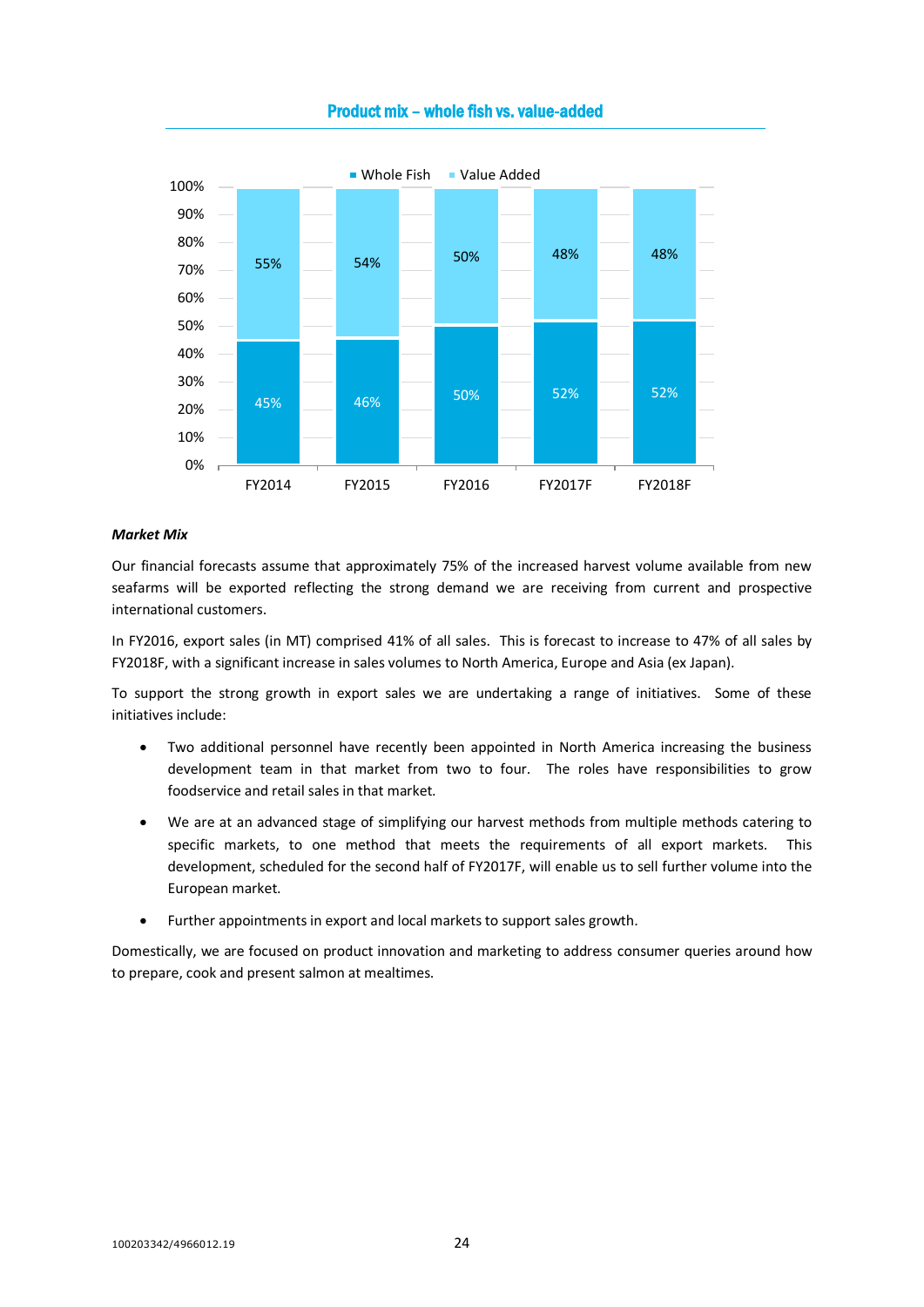

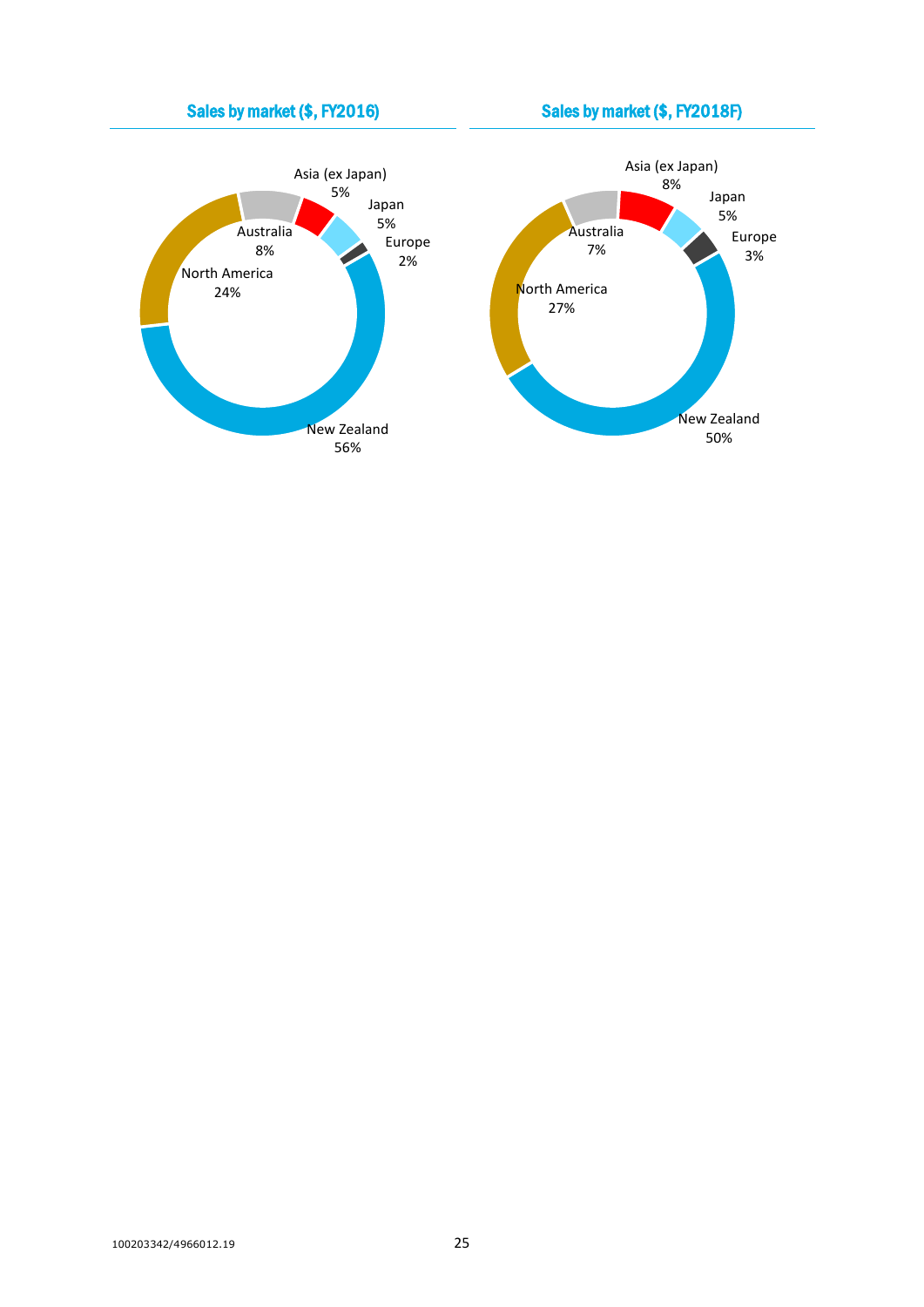### *Sales by market and foreign exchange rates*

The table below sets out historical actual and forecast sales volumes by key markets (G&G weight), the weighted average sales price (in local currency) per kg, and exchange rates for FY2014 through FY2018F for major currencies. Foreign currency is covered in further detail in Section 5.2.3.

| <b>Sales by Market</b>                   |            |        |               |        |                |                |
|------------------------------------------|------------|--------|---------------|--------|----------------|----------------|
|                                          |            | FY2014 | <b>FY2015</b> | FY2016 | <b>FY2017F</b> | <b>FY2018F</b> |
|                                          |            |        |               |        |                |                |
| <b>Sales Volumes by Market (MT 000s)</b> |            |        |               |        |                |                |
| <b>Domestic Sales</b>                    |            |        |               |        |                |                |
| Foodservice                              |            | 2.0    | 2.1           | 2.1    | 2.2            | 2.3            |
| Retail                                   |            | 1.8    | 1.6           | 1.5    | 1.6            | 1.7            |
|                                          |            | 3.8    | 3.7           | 3.6    | 3.9            | 4.0            |
|                                          |            |        |               |        |                |                |
| <b>Export Sales</b>                      |            |        |               |        |                |                |
| North America                            |            | 0.6    | 0.8           | 1.2    | 1.6            | 1.8            |
| Australia                                |            | 0.6    | 0.6           | 0.6    | 0.6            | 0.6            |
| Asia (ex Japan)                          |            | 0.3    | 0.3           | 0.3    | 0.4            | 0.5            |
| Japan                                    |            | 0.4    | 0.3           | 0.3    | 0.3            | 0.4            |
| Europe                                   |            | 0.0    | 0.1           | 0.1    | 0.1            | 0.2            |
|                                          |            | 1.9    | 2.0           | 2.5    | 3.1            | 3.5            |
|                                          |            |        |               |        |                |                |
| <b>Total Sales</b>                       |            | 5.7    | 5.6           | 6.1    | 6.9            | 7.5            |
|                                          |            |        |               |        |                |                |
| <b>Average Sales Price per kg</b>        |            |        |               |        |                |                |
| <b>Domestic Sales</b>                    |            |        |               |        |                |                |
| Foodservice                              | <b>NZD</b> | 16.29  | 16.84         | 17.05  | 17.09          | 17.18          |
| Retail                                   | <b>NZD</b> | 17.39  | 18.36         | 19.25  | 19.28          | 19.44          |
|                                          | <b>NZD</b> | 16.81  | 17.50         | 17.97  | 18.02          | 18.16          |
|                                          |            |        |               |        |                |                |
| <b>Export Sales</b>                      |            |        |               |        |                |                |
| North America                            | <b>USD</b> | 13.53  | 14.71         | 14.74  | 14.97          | 15.05          |
| Australia                                | <b>AUD</b> | 14.21  | 15.35         | 15.14  | 16.10          | 16.18          |
| Asia (ex Japan)                          | <b>NZD</b> | 17.11  | 19.54         | 21.16  | 20.02          | 22.34          |
| Japan                                    | <b>JPY</b> | 1,177  | 1,387         | 1,428  | 1,385          | 1,400          |
| Europe                                   | <b>NZD</b> | 20.83  | 21.26         | 24.82  | 21.95          | 23.11          |
|                                          |            |        |               |        |                |                |
| <b>Foreign Exchange Rates</b>            |            |        |               |        |                |                |
|                                          |            |        |               |        |                |                |
| NZD:AUD                                  |            | 0.85   | 0.89          | 0.91   | 0.90           | 0.91           |
| NZD:USD                                  |            | 0.77   | 0.79          | 0.68   | 0.69           | 0.69           |
| NZD:JPY                                  |            | 72.18  | 77.96         | 77.52  | 77.03          | 73.92          |

Notes:

- 1. Average Sale Prices are gross sale prices.
- 2. Sales made to Europe and Asia (ex Japan) are made across a wide range of currencies including New Zealand dollars. For simplicity we have presented the average New Zealand dollar price achieved.
- 3. Historical foreign exchange rates reflect the actual exchange rates achieved by the Group, including hedging. Forecast foreign exchange rates are presented as forecast exchange rates taking into account hedging instruments in place as at 30 June 2016 and a combination of spot rates and forecast spot foreign exchange rates as at 11 July 2016 for any unhedged balance.
- 4. Our top 10 customers account for approximately 55% of revenues.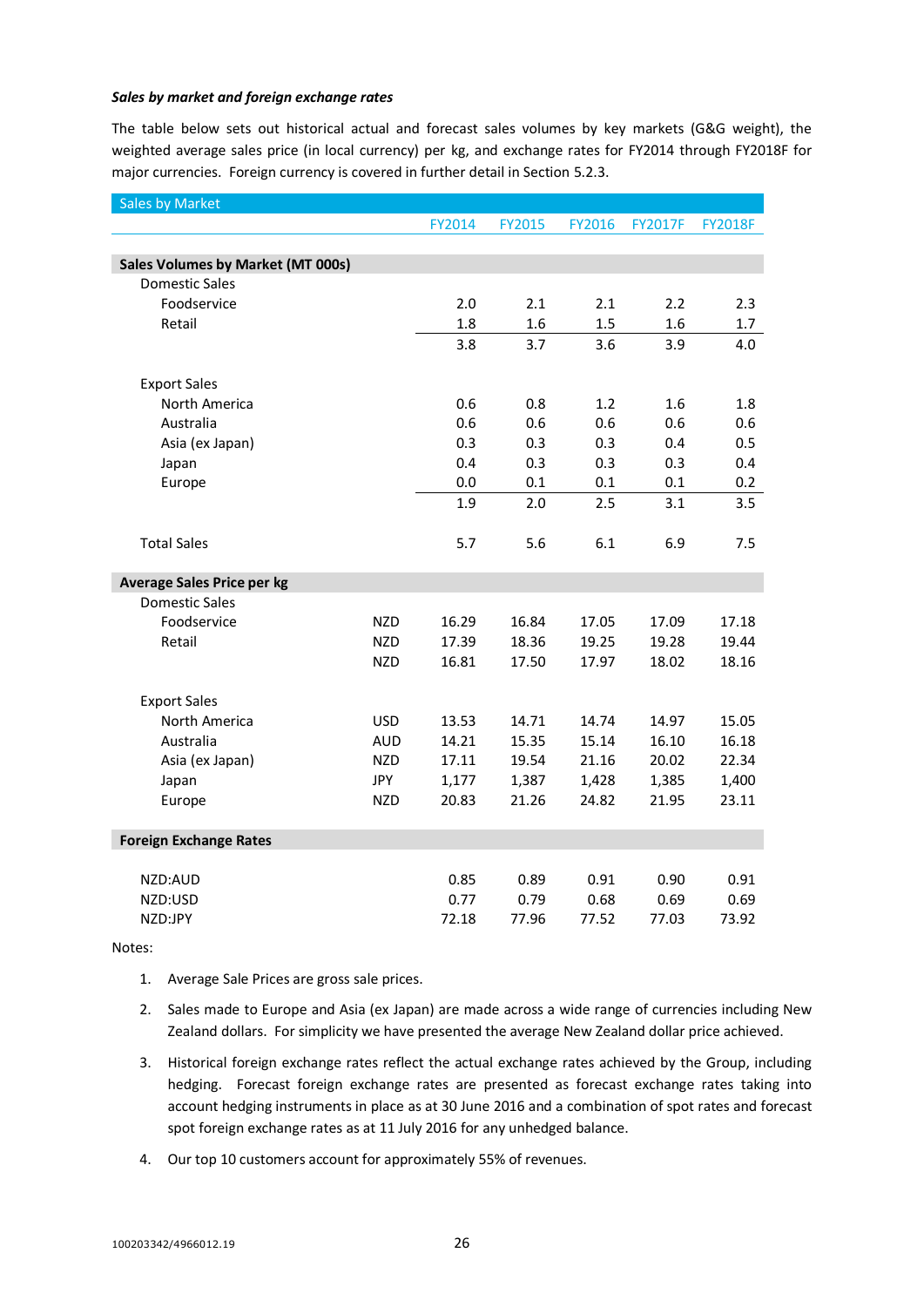### **Direct costs**

Direct costs include feed costs, other aquaculture costs (which mostly comprise labour), harvest and processing costs, freight and other costs.

Direct costs have been forecast based on FY2016 costs adjusted for inflation and other factors, such as operating efficiency initiatives. Pro forma adjustments have been applied in the historical period presented below to reflect pro forma adjustments, direct costs are also presented on an Operating basis (i.e. prior to the recognition of any fair value adjustments) as described in Sections B and C of this document.

| <b>Direct Costs</b>                                        |                          | Pro forma operating |               |                |                |
|------------------------------------------------------------|--------------------------|---------------------|---------------|----------------|----------------|
| <b>NZD Millions</b>                                        | <b>FY2014</b>            | <b>FY2015</b>       | <b>FY2016</b> | <b>FY2017F</b> | <b>FY2018F</b> |
|                                                            |                          |                     |               |                |                |
| Cost of Fish Harvested                                     | 43.2                     | 43.9                | 50.4          | 57.2           | 62.6           |
| Harvest & Processing                                       | 21.2                     | 20.5                | 22.7          | 23.9           | 26.0           |
| Freight & Other                                            | 9.6                      | 9.5                 | 10.7          | 12.3           | 13.9           |
|                                                            | 74.0                     | 73.9                | 83.8          | 93.4           | 102.5          |
|                                                            |                          |                     |               |                |                |
| $\frac{2}{3}$ /kg<br>Cost of Fish Harvested (\$ / kg sold) | 7.57                     | 7.81                | 8.25          | 8.25           | 8.37           |
|                                                            |                          |                     |               |                |                |
| Harvest & Processing (\$ / kg harvested)                   | 3.77                     | 3.57                | 3.59          | 3.50           | 3.46           |
| Freight & Other (\$ / kg sold)                             | 1.68                     | 1.70                | 1.75          | 1.77           | 1.86           |
| Pro Forma Operating Cost of Goods Sold                     |                          |                     |               |                |                |
| Deduct: Freight charges reported separately                | (8.1)                    |                     |               |                |                |
| Add: Depreciation in COGS / Other                          | 2.9                      |                     |               |                |                |
| Add: Feed rebate classified as 'Other income'              | $\overline{\phantom{a}}$ |                     | 0.5           |                |                |
| Add / (Deduct): Reclassification adjustments               | -                        | 0.6                 | 0.2           |                |                |
|                                                            |                          |                     |               |                |                |
| Pro Forma Operating Cost of Goods Sold / Direct            |                          |                     |               |                |                |
| Costs                                                      | 68.7                     | 74.5                | 84.5          | 93.4           | 102.5          |

### *Cost of fish harvested*

The cost of fish harvested comprises feed, labour and overheads. On a cost per kg sold basis, this cost will be affected by movements in the growth efficiency metrics (specifically the FCR and Premature Mortality %) as described above. If the FCR or Premature Mortality % improve the cost on a per kg basis sold will reduce and vice versa.

For FY2017F the cost of fish harvested is forecast to increase by \$6.8m. On a per kg basis the cost of fish harvested is forecast to remain broadly in line with FY2016 (\$8.25 / kg sold).

For FY2018F the cost of fish harvested is forecast to increase by a further \$5.4m, or an increase from \$8.25 / kg sold to \$8.37 / kg sold.

In addition to the FCR and Premature Mortality %, the key factors influencing the cost of fish harvested on a \$ / kg sold basis are as follows:

 **Feed.** Our feed costs are affected by feed recipes, global raw material commodity prices, FX rates, hedging cover and supply chain costs. We manage our total cost of feed by sourcing from various suppliers, monitoring movements in global prices, investigating potential recipe changes to either lower the cost or improve fish performance, and agreeing appropriate volume incentives with our suppliers.

We have forecast the cost of feed, in New Zealand dollars per kg, to increase by approximately 1% in FY2017F with an underlying increase in feed cost partly offset by a change in mix of feed suppliers.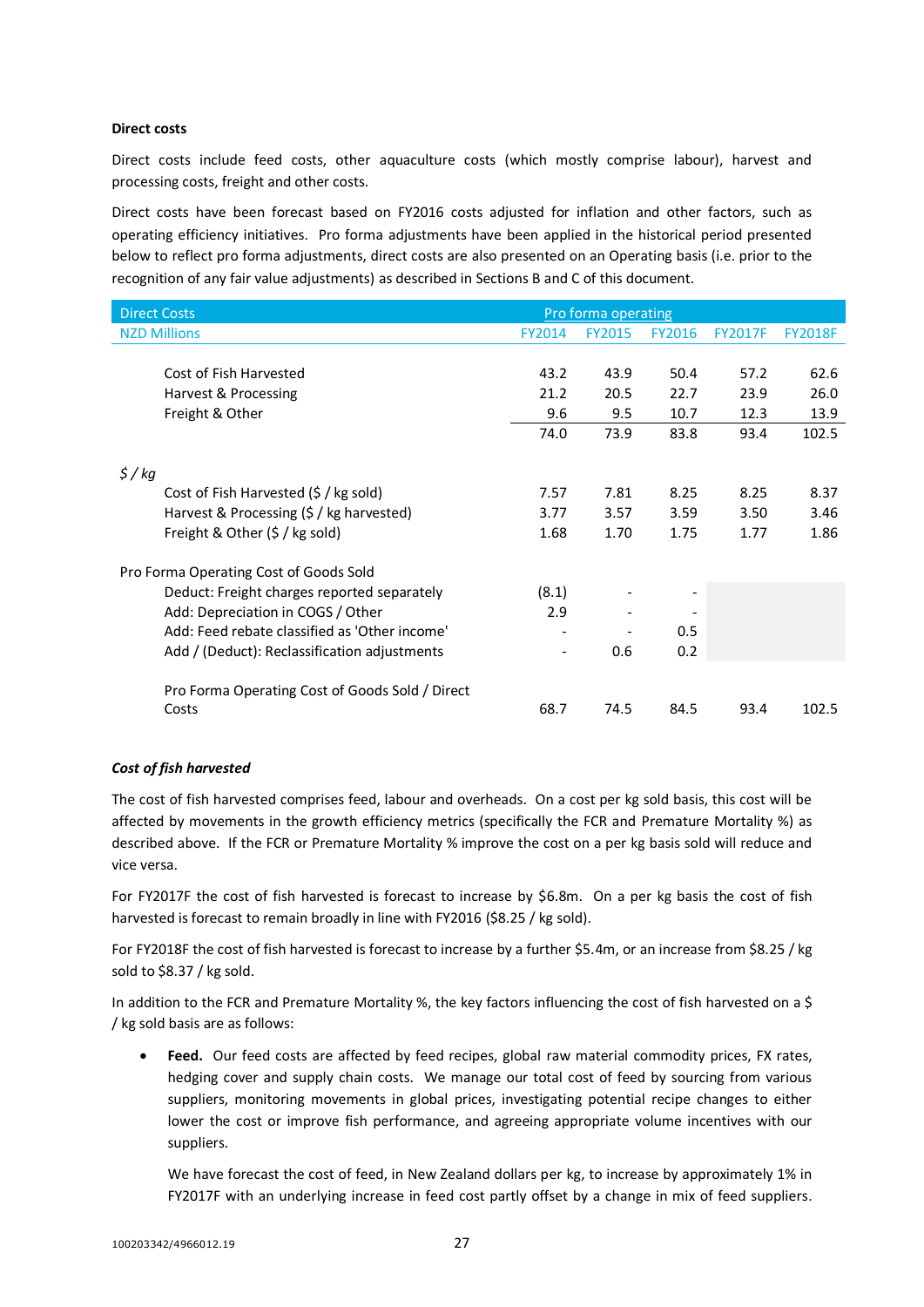The price of feed, in New Zealand dollars per kg, is forecast to increase by 6% in FY2018F which aligns to the assumed increase in local currency feed costs.

- **Aquaculture labour costs.** Aquaculture labour costs have been forecast as follows:
	- $\circ$  For our existing seafarms based on the FY2016 labour cost per kg harvested at our existing seafarms increased for wage inflation.
	- o For our new seafarms based on the total FY2016 labour cost for those seafarms, increased by 10% in FY2017F and by a further 30% in FY2018F to recognise incremental harvest volumes and growth in biomass at these sites.
	- o For our hatcheries based on the total labour cost across our three hatcheries (which has been relatively static for the past three years) with an allowance for inflation and increased cost to handle additional volumes.
- **Aquaculture Overheads.** Overheads include salaried and supervisory personnel, repairs and maintenance costs, insurance, net cleaning and diving team costs, and various other items. This cost has been assumed to increase by 6.6% in FY2017F and a further 3.0% in FY2018F to recognise increases in the size of our total seafarms as Kopāua is fully developed.

### *Harvest and Processing Costs*

Harvest and processing costs are forecast to increase by 5.3% in FY2017F and by a further 9.0% in FY2018F due to additional volumes being harvested.

On a dollar per kg harvested basis, total harvest and processing costs are forecast to reduce from \$3.59 / kg in FY2016 to \$3.50 / kg in FY2017F and to \$3.46 / kg in FY2018F. The improvement in costs on a per kg basis reflects operational efficiencies associated with increased scale, and certain efficiency initiatives to automate processes that are currently manual.

### *Freight and Other Costs*

Freight and other direct costs are forecast to increase by 15.1% in FY2017F and 13.1% in FY2018F. The largest component of these costs is domestic and international freight costs. Freight costs have been forecast by applying the FY2016 cost per kg rates of freighting product to our key sales markets against forecast sales volumes by market.

### **Other costs**

Other costs largely comprise sales, marketing, advertising and promotion costs and corporate costs. Pro forma adjustments have been applied in the historical periods presented below to reflect pro forma adjustments 4, 5 and 12 described in Section B of this document.

| Other costs                          | Pro forma operating |               |               |                |                |
|--------------------------------------|---------------------|---------------|---------------|----------------|----------------|
| <b>NZD Millions</b>                  | FY2014              | <b>FY2015</b> | <b>FY2016</b> | <b>FY2017F</b> | <b>FY2018F</b> |
|                                      |                     |               |               |                |                |
| Sales and Advertising                | 6.4                 | 5.8           | 6.8           | 8.8            | 9.6            |
| <b>Distribution</b>                  | 1.9                 | 1.8           | 2.0           | 1.9            | 2.0            |
| Corporate <sup>1</sup>               | 6.5                 | 5.9           | 6.6           | 6.8            | 7.1            |
|                                      | 14.8                | 13.5          | 15.4          | 17.5           | 18.7           |
|                                      |                     |               |               |                |                |
| Sales and Advertising (\$ / kg sold) | 1.12                | 1.03          | 1.11          | 1.27           | 1.28           |
|                                      |                     |               |               |                |                |

Notes:

1. Pro forma corporate costs for the historical period have been increased for the assumed level of incremental costs of running a listed company (\$0.7m).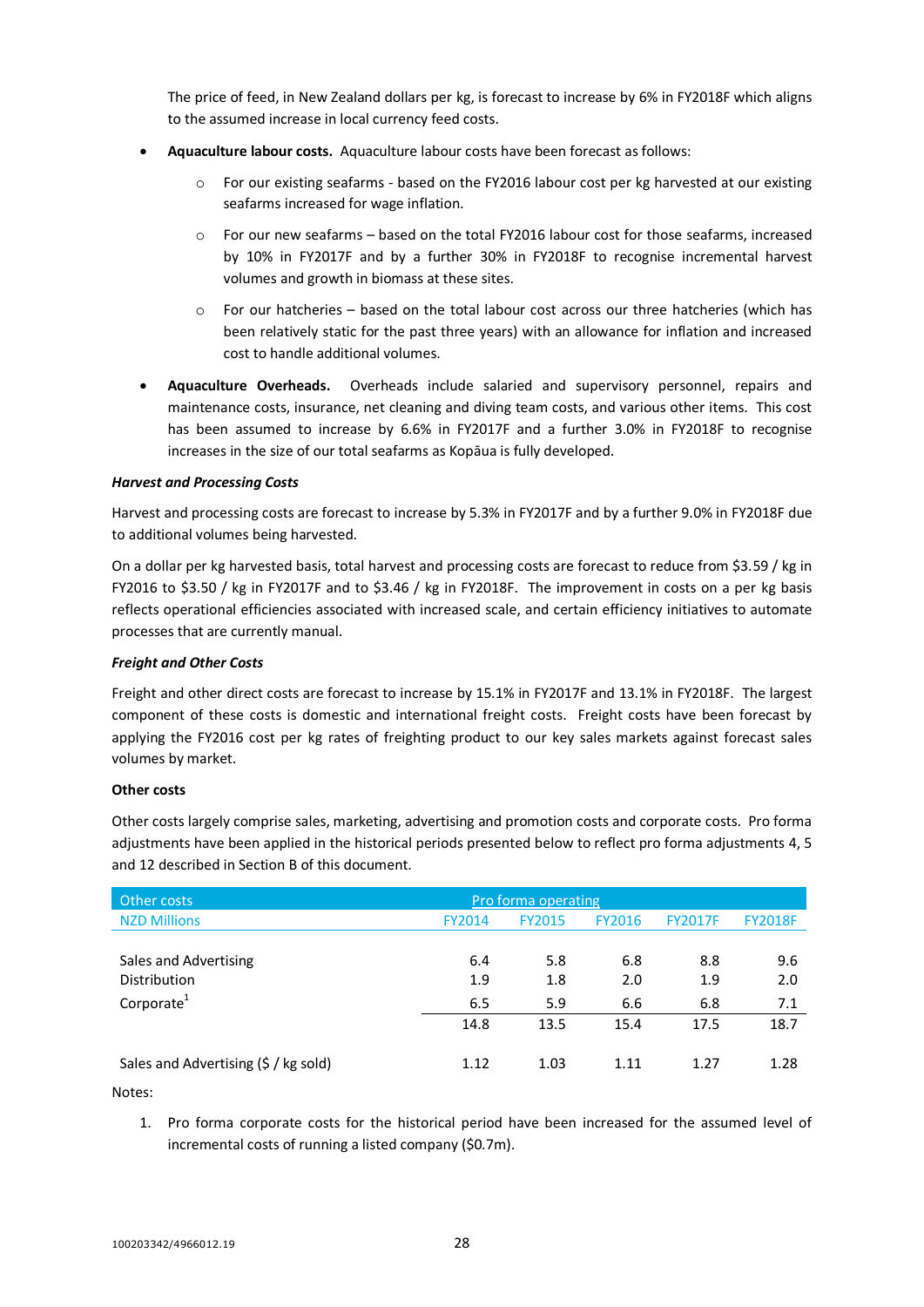#### *Sales and Advertising Overhead*

Sales and advertising overhead has been forecast to increase by \$2.0m in FY2017F, and a further \$0.8m in FY2018F to support the additional forecast sales volumes. This expenditure covers additional in-market sales personnel and money for various advertising and promotion campaigns. On a spend per kg basis, this expenditure is set to increase faster than the growth in volume with the cost increasing from \$1.11 / kg sold in FY2016 to \$1.27 / kg sold in FY2017F and \$1.28 / kg sold in FY2018F.

#### *Distribution Overhead*

A small reduction in distribution overheads is forecast in FY2017F reflecting the expected sell down in finished goods inventories (finished goods are stored frozen). Costs are forecast to increase in FY2018F due to inflation.

#### *Corporate Overhead*

Corporate overhead is forecast to increase with inflation.

#### *Offer Costs*

Advisory, brokerage and other fees associated with the Offer that will be paid by New Zealand King Salmon are expected to amount to \$5.1 million. A total of \$3.8 million is to be expensed through FY2016 and FY2017F with the remaining \$1.3 million capitalised to equity.

#### *Share based payments to employees*

The cost of any share based payments to employees is not material and no costs have been included in the PFI.

### 5.2.3 Foreign exchange and hedging

New Zealand King Salmon has significant foreign exchange ("FX") exposure in relation to:

- Movements in the Australian dollar relative to the New Zealand dollar in respect of its Australian sales and feed purchases. While sales to Australia comprise 8% of total sales, with the majority of feed purchases made in Australian dollars, the Group is a net buyer of Australian dollars.
- Movements in the US dollar relative to the New Zealand dollar in respect of its North American sales and purchases of feed in US dollars. The Group is a net seller of US dollars.
- Movements in the Japanese Yen relative to the New Zealand dollar in respect of its Japanese sales.

A significant proportion of the Group's costs are in foreign currency, including feed costs in particular. The Group has a hedging policy to manage net FX exposure, using instruments taken out for up to 48 months. The business constantly looks to review its hedged position.

The FY2017F forecast assumes:

- A rate of 0.90 Australian dollar to one New Zealand dollar, 0.69 US dollar to one New Zealand dollar, and 77 Japanese Yen to one New Zealand dollar.
- Hedging contracts were in place for 95% of Australian dollar exposure, 45% of US dollar exposure, and 92% of Japanese Yen exposure.

The FY2018F forecast assumes:

- A rate of 0.91 Australian dollar to one New Zealand dollar, 0.69 US dollar to one New Zealand dollar, and 74 Japanese Yen to one New Zealand dollar.
- Hedging contracts were in place for 90% of Australian dollar exposure, 30% of US dollar exposure, and 95% of Japanese Yen exposure.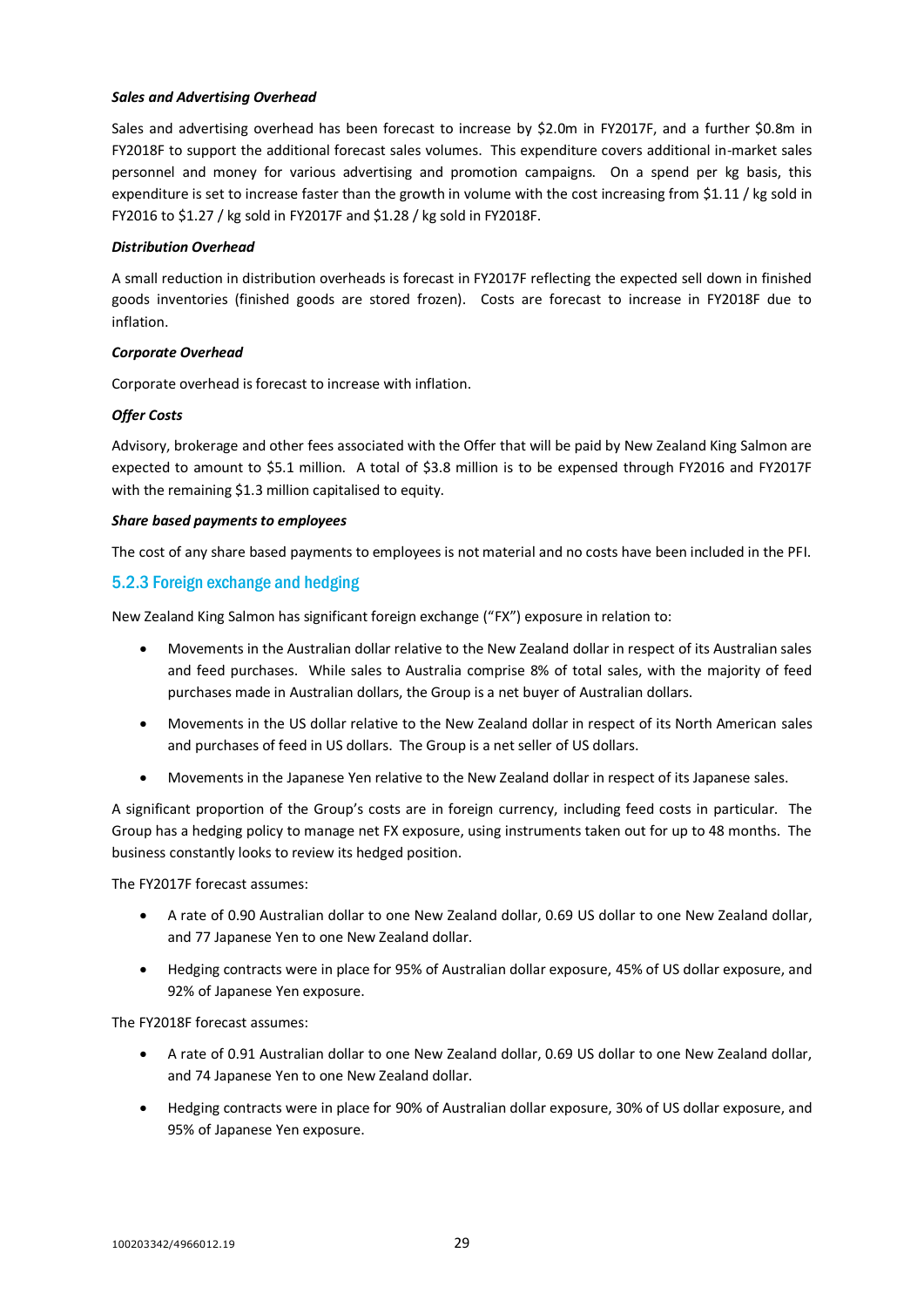### 5.2.4 Depreciation, amortisation and capital expenditure

Depreciation and amortisation in the PFI is based on the existing rates of depreciation and amortisation adjusted for planned capital expenditure. Depreciation rates adopted in the PFI are based on an assessment of the useful lives of assets and are not expected to change in the PFI.

The Group's forecast depreciation and amortisation expense, and forecast capital expenditure is shown in the table below:

| Depreciation, Amortisation and Capital Expenditure |        |               |               |                |                |  |
|----------------------------------------------------|--------|---------------|---------------|----------------|----------------|--|
| <b>NZD Millions</b>                                | FY2014 | <b>FY2015</b> | <b>FY2016</b> | <b>FY2017F</b> | <b>FY2018F</b> |  |
|                                                    |        |               |               |                |                |  |
| Cash capital expenditure                           | 3.8    | 5.6           | 7.0           | 10.6           | 11.1           |  |
| Depreciation                                       | (3.2)  | (3.5)         | (3.8)         | (4.3)          | (5.5)          |  |
| Amortisation                                       | (0.4)  | (0.5)         | (0.5)         | (0.5)          | (0.5)          |  |
| <b>Total depreciation and amortisation</b>         | (3.6)  | (3.9)         | (4.3)         | (4.8)          | (5.9)          |  |

*Numbers may not add due to rounding*

Capital expenditure over the FY2014 to FY2016 historical period exceeded depreciation and amortisation expense and included significant growth related capital expenditure in relation to gaining new seafarm consents, and investment in infrastructure to commence seafarming operations at the Waitata, Ngamahau and Kopāua seafarms. This investment will continue in FY2017F and FY2018F to further expand capacity.

Increased capital expenditure for FY2017F and FY2018F includes a number of growth initiatives, totalling approximately \$15.3 million to further increase our seafarm capacity and the processing capacity of postharvest operations and to implement operational efficiency projects. When considering capital expenditure, we aim to utilise the latest global developments, apply our specific experiences to our seafarm infrastructure, provide the best environs for our salmon and minimise environmental impacts.

|                                                                  | Capital expenditure required to double<br>production over time                                                                                                                                                                                                                                                                                                                     | significant<br><b>Other</b><br>capital<br>expenditure<br>projects                                                                                                                                                                                                                                                                                                                                                                         |
|------------------------------------------------------------------|------------------------------------------------------------------------------------------------------------------------------------------------------------------------------------------------------------------------------------------------------------------------------------------------------------------------------------------------------------------------------------|-------------------------------------------------------------------------------------------------------------------------------------------------------------------------------------------------------------------------------------------------------------------------------------------------------------------------------------------------------------------------------------------------------------------------------------------|
| Capital<br>expenditure<br>prior to<br>the<br><b>Offer</b>        | Development of the Waitata and Ngamahau<br>seafarms and initial establishment of the<br>Kopāua seafarm (\$5.7 million). This has been<br>funded prior to the Offer through a<br>combination of short term shareholder<br>loans (which will be repaid from the<br>proceeds of the Offer as described in Section<br>3 (Purpose of the Offer) of the PDS) and<br>operating cashflows. | Investment in seafarm and processing<br>operational efficiency including feeding<br>systems and net cleaning capability. This has<br>been funded prior to the Offer.                                                                                                                                                                                                                                                                      |
| Capital<br>expenditure<br>during<br>the<br>Prospective<br>Period | Developing infrastructure for the Kopāua<br>seafarm (\$3.6 million).<br>New infrastructure at the Waihinau<br>Forsyth seafarm to enable smolt rearing at<br>that site from late FY2017F (\$0.3 million).<br>These projects will be funded from the<br>proceeds of the Offer, together with<br>operating cash flows.                                                                | Improving<br>processing<br>efficiency<br>and<br>providing increased capacity for value-<br>added and premium product processing<br>$(57.2$ million).<br>Seafarm investments to streamline our<br>harvest method and improve aquaculture<br>returns (\$2.2 million).<br>A contingency provision for other projects or<br>cost increases (\$2.0 million).<br>These projects will be funded from the<br>proceeds of the Offer, together with |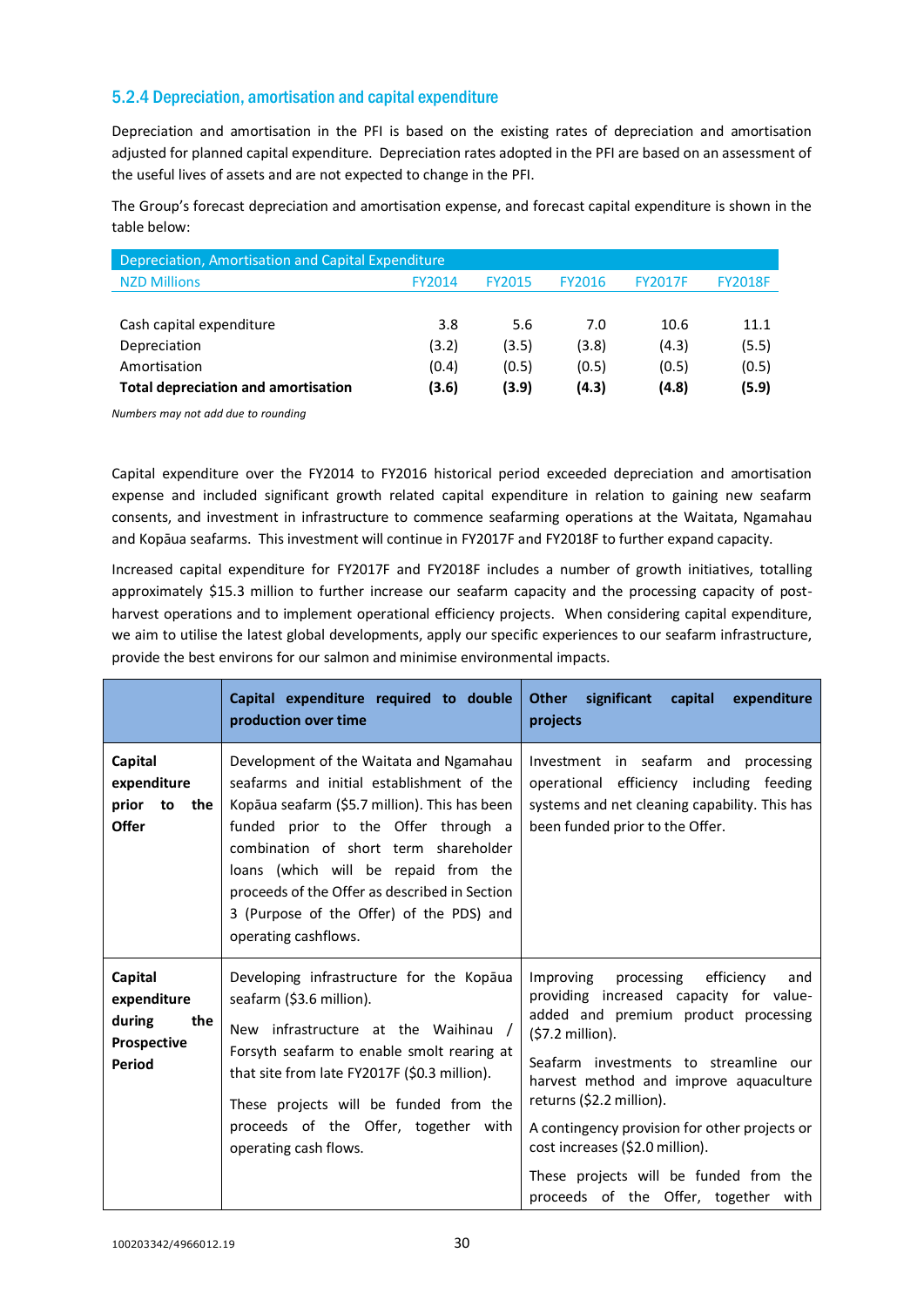|                    |                                               | operating cash flows.                       |
|--------------------|-----------------------------------------------|---------------------------------------------|
|                    |                                               |                                             |
|                    |                                               |                                             |
| Capital            | Further investment over an approximate 15     | Beyond FY2018F and through to FY2021F,      |
|                    |                                               |                                             |
| expenditure        | year period currently estimated to be         | total maintenance and growth capital        |
| beyond<br>the      | between \$8 million and \$10 million to       | expenditure (including that required to     |
| <b>Prospective</b> | expand capacity at our existing hatcheries    | achieve the eventual doubling of seafarm    |
| Period             | and the new seafarms in line with permitted   | is<br>capacity)<br>remain<br>expected<br>to |
|                    | increases in feed discharge limits. This will | approximately<br>within depreciation and    |
|                    | be funded from operating cashflows            | amortisation during the same period.        |
|                    | expected to be generated beyond the           |                                             |
|                    | Prospective Period.                           |                                             |
|                    |                                               |                                             |

The full benefit of capital expenditure initiatives during the Prospective Period will not be realised until after FY2018F.

Depreciation is forecast to increase through the Prospective Period reflecting the capital expenditure forecast for FY2017F and FY2018F.

Amortisation expense comprises the allocation of consent application fees across the useful life of each consent and other intangible assets such as software. It is forecast to remain consistent with FY2016 levels.

Goodwill is forecast to remain at \$39.3 million during the Prospective Period. No impairment of goodwill or any other asset is forecast.

### 5.2.5 Financing

New Zealand King Salmon has entered into a facility agreement with the Bank of New Zealand ("Facility Agreement"). \$16.7 million from proceeds under the Offer will be used to immediately reduce bank debt. After allowing for a repayment of \$7.7 million drawn prior to the registration of the PDS to repay short term shareholder loans of \$3.7 million being advances for the development of new seafarms, and \$4.0 million of long term shareholder loans, bank debt will be reduced by a net \$9.0 million. An expected residual balance of \$8.2 million will be placed into an interest bearing deposit account and used to fund capital expenditure and working capital requirements of the Group.

### **Financing Structure**

Immediately following the Offer, the facility available will have the key features set out in the following table:

| Facility                                                      | Facility size | <b>Expiry Date</b> |
|---------------------------------------------------------------|---------------|--------------------|
| Committed Cash Advance Facility   NZ\$30 million<br>Agreement |               | November 2020      |

Interest expense is forecast at an average rate of 6.3% reflecting interest rate swaps remaining in place on all term borrowings for both FY2017F and FY2018F.

| <b>Bank Debt</b>                                                                                                                                                                                                              |        |               |               |                |                |
|-------------------------------------------------------------------------------------------------------------------------------------------------------------------------------------------------------------------------------|--------|---------------|---------------|----------------|----------------|
| <b>NZD Millions</b>                                                                                                                                                                                                           | FY2014 | <b>FY2015</b> | <b>FY2016</b> | <b>FY2017F</b> | <b>FY2018F</b> |
|                                                                                                                                                                                                                               |        |               |               |                |                |
| Term Debt Borrowings                                                                                                                                                                                                          | 20.0   | 20.0          | 19.0          | 10.0           | 10.0           |
| Overdraft / (Net Cash)                                                                                                                                                                                                        | (1.6)  | (5.5)         | (2.4)         | (5.5)          | (0.6)          |
|                                                                                                                                                                                                                               |        |               |               |                |                |
| Net External Indebtedness                                                                                                                                                                                                     | 18.5   | 14.5          | 16.6          | 4.5            | 9.4            |
| are the contract of the state of the contract of the contract of the contract of the contract of the contract of the contract of the contract of the contract of the contract of the contract of the contract of the contract |        |               |               |                |                |

*Numbers may not add due to rounding*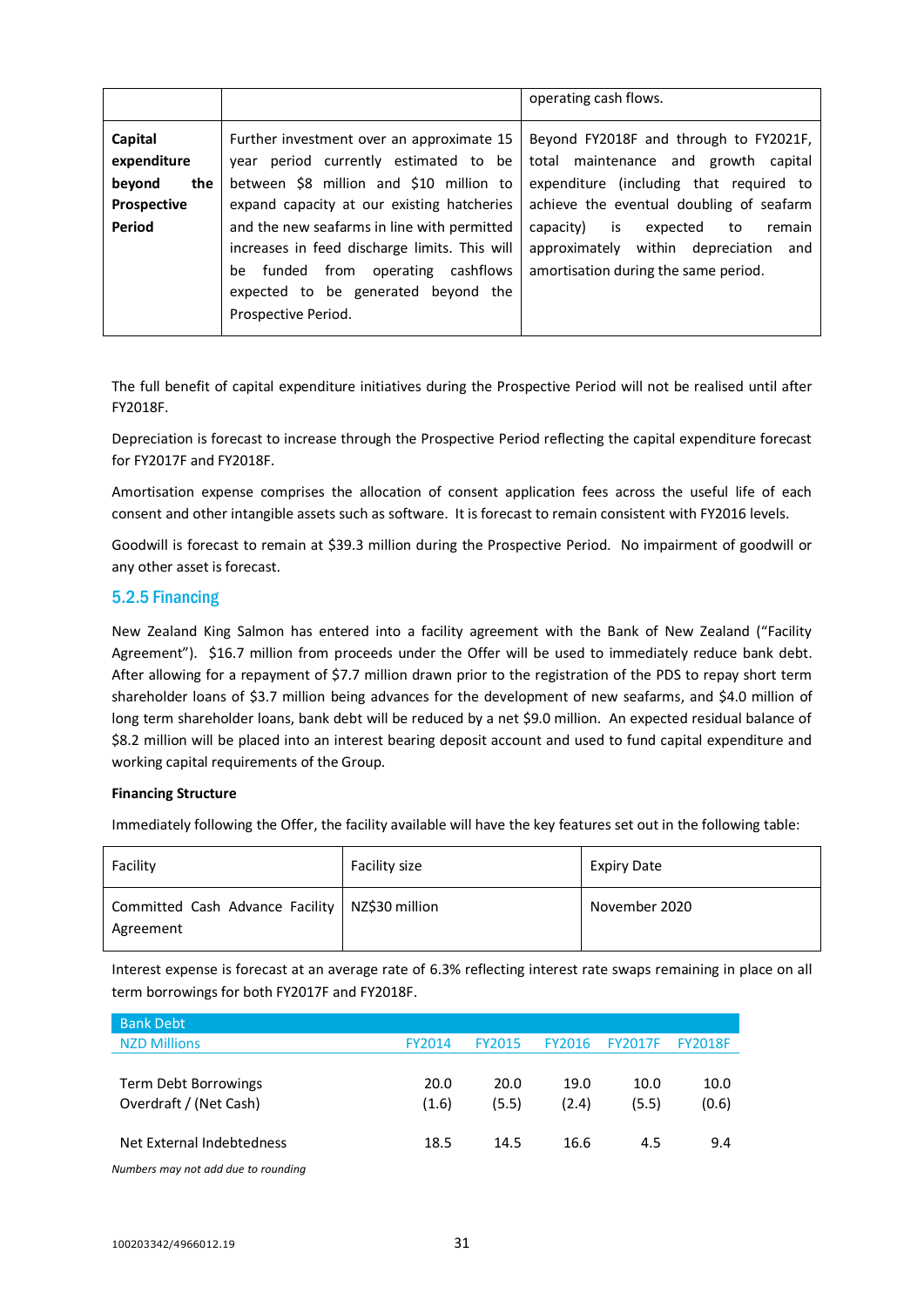No interest bearing debt, other than bank debt and finance leases, will exist following completion of the Offer.

#### **Financial covenants**

The Facility Agreement includes the following financial covenants, tested quarterly:

- Leverage Ratio: the ratio of Net Debt on the testing date to the last 12 months' EBITDA must not be greater than 3.00 times.
- Interest Cover Ratio: the ratio of EBIT to net interest expense (each for the last 12 months) must not be less than 2.50 times.

| <b>FY2017F</b> | <b>FY2018F</b> |
|----------------|----------------|
|                |                |
| 0.2x           | 0.4x           |
| 3.0x           | 3.0x           |
| 92%            | 86%            |
|                |                |
| 18.2x          | 20.8x          |
| 2.5x           | 2.5x           |
| 629%           | 732%           |
|                |                |

### 5.2.6 Taxation

The forecasts assume an effective income tax rate of 34% in FY2017F and 28% in FY2018F. The higher effective tax rate in FY2017F is due to the non-deductibility of Offer costs. Note that cash tax payable is lower than the income tax expense as movements in fair value provisions do not give rise to an immediate cash tax obligation, but instead a deferred tax obligation.

### 5.2.7 Dividends

Dividends are made at the Board's discretion, and depend on New Zealand King Salmon's financial performance. The payment of dividends is not guaranteed, and New Zealand King Salmon's dividend policy may change over time. In declaring dividends, New Zealand King Salmon must comply with the solvency test under the Companies Act and the covenants in our banking facilities.

Dividends are expected to be declared and paid based on a targeted dividend payout ratio of 50% of Pro Forma Operating NPAT for each of FY2017F and FY2018F, thereafter expected to be increased to between 50% and 65% of Pro Forma Operating NPAT. New Zealand King Salmon anticipates that dividends will be fully imputed.

Total dividends declared in respect of FY2017F are expected to be \$5.0 million (3.62 cents per Share), targeted to be paid in two equal instalments in March and September 2017.

Total dividends declared in respect of FY2018F are expected to be \$5.6 million (4.06 cents per Share), targeted to be paid in two equal instalments in March and September 2018.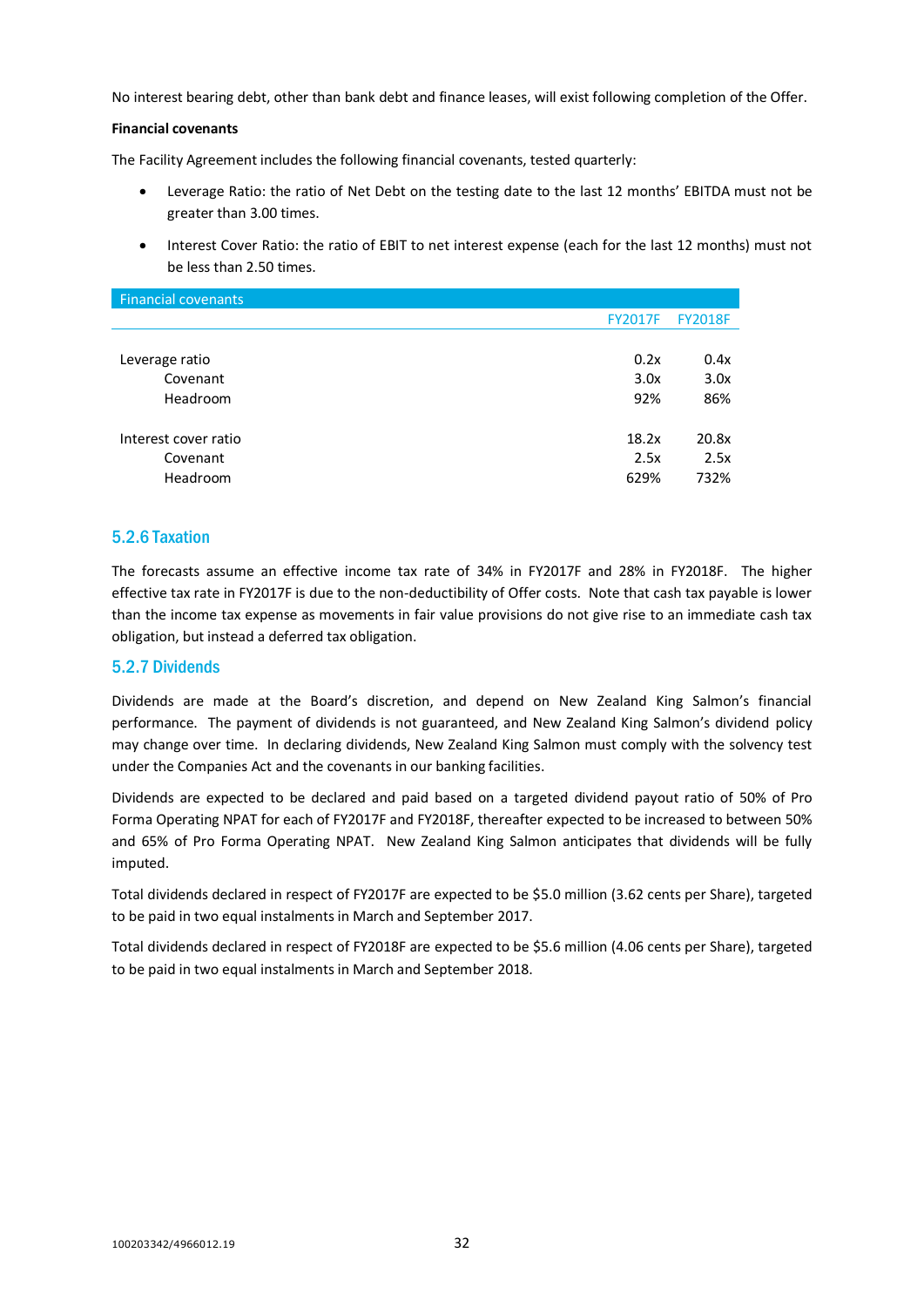### 5.2.8 Working Capital

| <b>Working Capital</b>                                |               |               |               |                |                |
|-------------------------------------------------------|---------------|---------------|---------------|----------------|----------------|
| <b>NZD Millions</b>                                   | <b>FY2014</b> | <b>FY2015</b> | <b>FY2016</b> | <b>FY2017F</b> | <b>FY2018F</b> |
|                                                       |               |               |               |                |                |
| Trade and other receivables                           | 8.5           | 8.7           | 10.2          | 11.4           | 12.5           |
| Inventories (feed, materials, finished                |               |               |               |                |                |
| goods) (at $cost$ ) <sup>1</sup>                      | 8.6           | 10.9          | 16.0          | 17.5           | 18.5           |
| Biological assets (at cost) $1$                       | 29.3          | 30.3          | 36.3          | 44.9           | 50.7           |
| Trade and other payables                              | (10.7)        | (10.4)        | (15.9)        | (18.5)         | (20.5)         |
| Provisions and other current liabilities              | (2.0)         | (1.7)         | (2.4)         | (2.8)          | (3.0)          |
| <b>Net Working Capital (at cost)</b>                  | 33.6          | 37.6          | 44.2          | 52.5           | 58.2           |
| Net working capital days                              | 129.1         | 139.8         | 141.3         | 147.3          | 147.8          |
| Inventories fair value revaluation <sup>1</sup>       |               | 0.9           | 1.3           | 1.0            | 1.1            |
| Biological assets fair value revaluation <sup>1</sup> |               | 17.3          | 16.6          | 21.8           | 25.5           |
| <b>Net Working Capital as</b>                         |               |               |               |                |                |
| Reported                                              | 33.6          | 55.8          | 62.1          | 75.3           | 84.7           |

*Numbers may not add due to rounding*

#### Notes:

1. NZ IAS 2-*Inventories* requires us to recognise the initial cost of inventories at harvest, at fair value less costs to sell. NZ IAS 41-*Agriculture* requires us to value our livestock at the fair market value less costs to sell. The treatment of these two standards effectively brings the expected profit into the value of inventories and biological assets. As this does not reflect cash invested by New Zealand King Salmon we have shown the cost based approach to inventories and biological assets reflecting the input costs (as was previously reported by New Zealand King Salmon before the full application of NZ IFRS, previously the Group applied differential reporting exemptions).

On a cost basis, FY2017F working capital is expected to increase by \$8.3 million (\$13.2 million on a reported basis) mostly due to inputs required to grow additional salmon, not all of which will be harvested during FY2017F. Net working capital days are forecast to increase slightly from 141 days to 147 days. Balances have been forecast as follows:

- Trade and other receivables have been based on historical debtor days between FY2014 and FY2016 and include prepaid expenses that are assumed to increase in line with cost inflation.
- Inventories reflect increasing purchases of feed to achieve forecast growth in fish volumes, raw material inventories have been forecast to increase with growth in value sales, whilst finished goods inventories have been forecast to reduce due to a net sell down in inventories of 150 MT.
- Biological assets (at cost) reflect the growth of fish at all seafarms including those which have only recently become operational and are yet to be running at normal production levels. The largest component of the increase in biological assets is feed discharged. For this table biological assets includes both current and non-current values.
- Trade and other payables have been forecast based on historical creditor days in FY2016. During FY2016 New Zealand King Salmon achieved a reduction in creditor days that is assumed to be maintained.
- Provisions and other current liabilities relate to income tax and employee accruals. They are assumed to increase in proportion to movements in sales.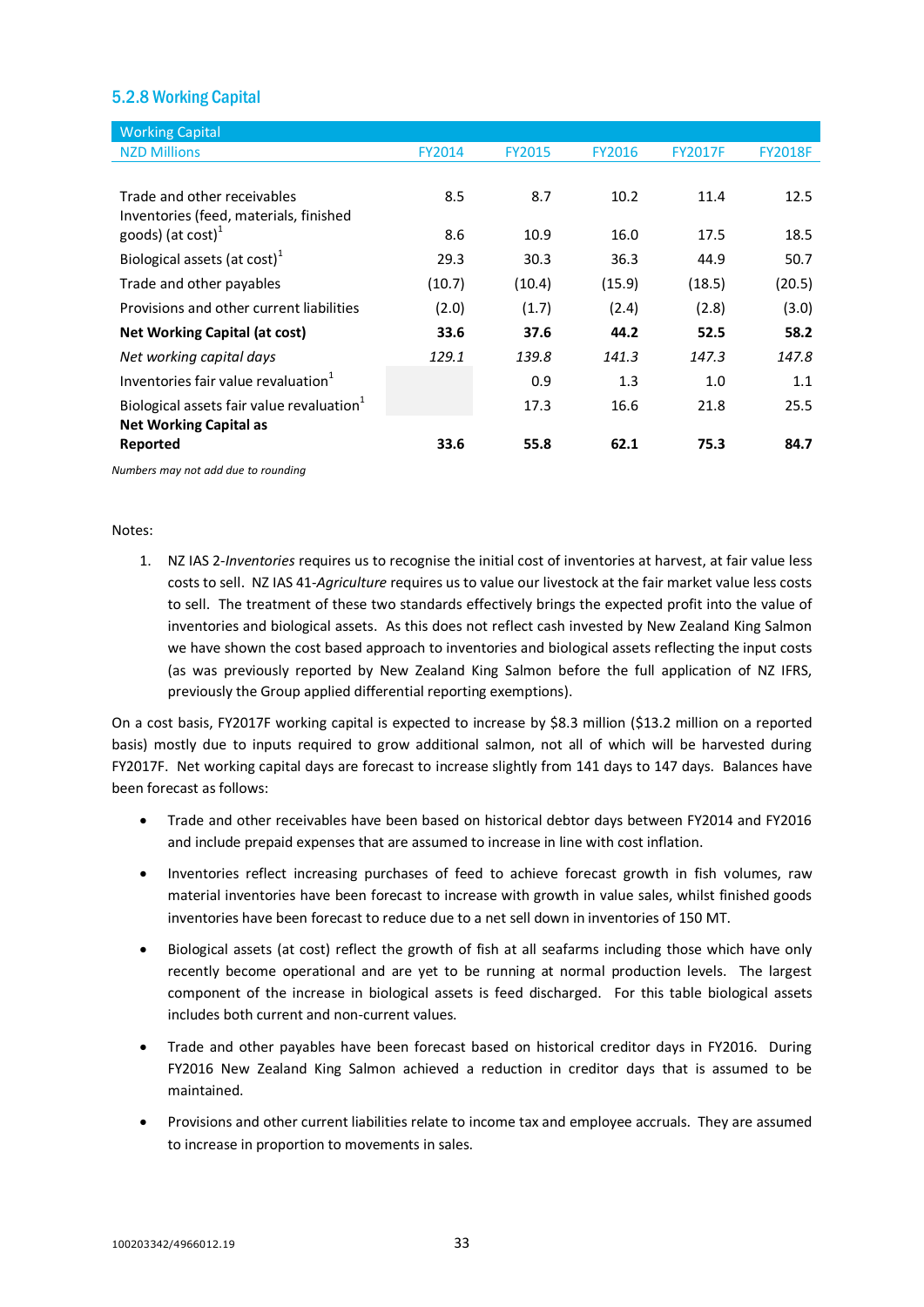FY2018F working capital is expected to increase by \$5.7 million (\$9.4 million on a reported basis) mostly due to inputs required to grow additional salmon, not all of which will be harvested during FY2018F. Balances have been forecast in the same manner as for FY2017F with the following exceptions:

 Finished goods inventories are forecast to remain static on a volume basis, but to increase on a nominal basis reflecting the increased cost of fish harvested as described above.

### 6. Group Sensitivity Analysis

PFI is inherently subject to uncertainty and accordingly actual results are likely to vary from PFI and this variation could be material. The PFI is sensitive to a number of variations in certain assumptions used in its preparation. A summary of the likely effect that variations to certain assumptions may have on the PFI is detailed below. The sensitivities for each assumption are not intended to be indicative or predictive of the possible range of outcomes but are for information purposes to allow potential investors to gain an understanding of potential sensitivities of financial outcomes to changes in key assumptions.

Care should be taken in interpreting the sensitivity information set out below. Each movement in an assumption is treated in isolation from possible movements in other assumptions, which is not likely to be the case. Movements in one assumption may have offsetting effects or compounding effects on other variables, the impact of which is not reflected in the PFI. In addition, it is possible that more than one assumption may move at any point in time, giving rise to cumulative effects, which are not reflected in the PFI.

Key assumptions that are considered to have a significant potential impact on New Zealand King Salmon's forecast financial performance are described below.

### **Volume Indicators - FCR**

FCR affects forecast harvest and, therefore, sales volumes. The FCR is forecast to improve from 1.91x in FY2016 to 1.76x through the Prospective Period. This improvement is due to the FCR returning to longer run historical averages.

Should the FCR not improve to the level forecast, or should the FCR improve beyond that forecast (for example to longer term observed levels of between 1.60x and 1.70x) the Group will likely achieve lower or higher harvest volumes, respectively, for a fixed level of feed input. The resulting change in harvest volumes will affect sales volumes and thus sales revenues. The plus or minus 0.05 movement in the FCR sensitivity range provides an illustration of the impact of a higher, or lower, FCR.

### **Volume Indicators – Premature Mortality %**

The level of mortality affects forecast harvest and therefore sales volumes. The mortality percentage is forecast to improve from 13.7% in FY2016 to 11.0% in the Prospective Period. This improvement is expected to be driven by removing production from the Waihinau / Forsyth seafarm which has historically recorded higher levels of mortality, and relative increases in the production from new seafarms which are assumed to demonstrate improved levels of mortality with conditions that are more suited to growing King salmon.

Should the mortality percentage not improve to the level forecast, or should the mortality percentage improve beyond that forecast (for example to levels demonstrated in FY2010 and FY2011) the Group will likely achieve lower or higher harvest volumes, respectively, for a fixed level of feed input. The resulting change in harvest volumes will affect sales volumes and thus sales revenues. The plus or minus 2.0 percentage point ("ppt") sensitivity range provides an illustration of the impact of a higher, or lower, mortality percentage.

### **Direct Price Inflation (Prices)**

Given the relative global scarcity of King salmon to other salmon species, we have strong influence over the price we achieve for our products. Nevertheless, anticipated price increases may be met with stronger than anticipated resistance from our customers, or alternatively we may be able to put through larger price increases across a broader range of products potentially multiple times in the same year.